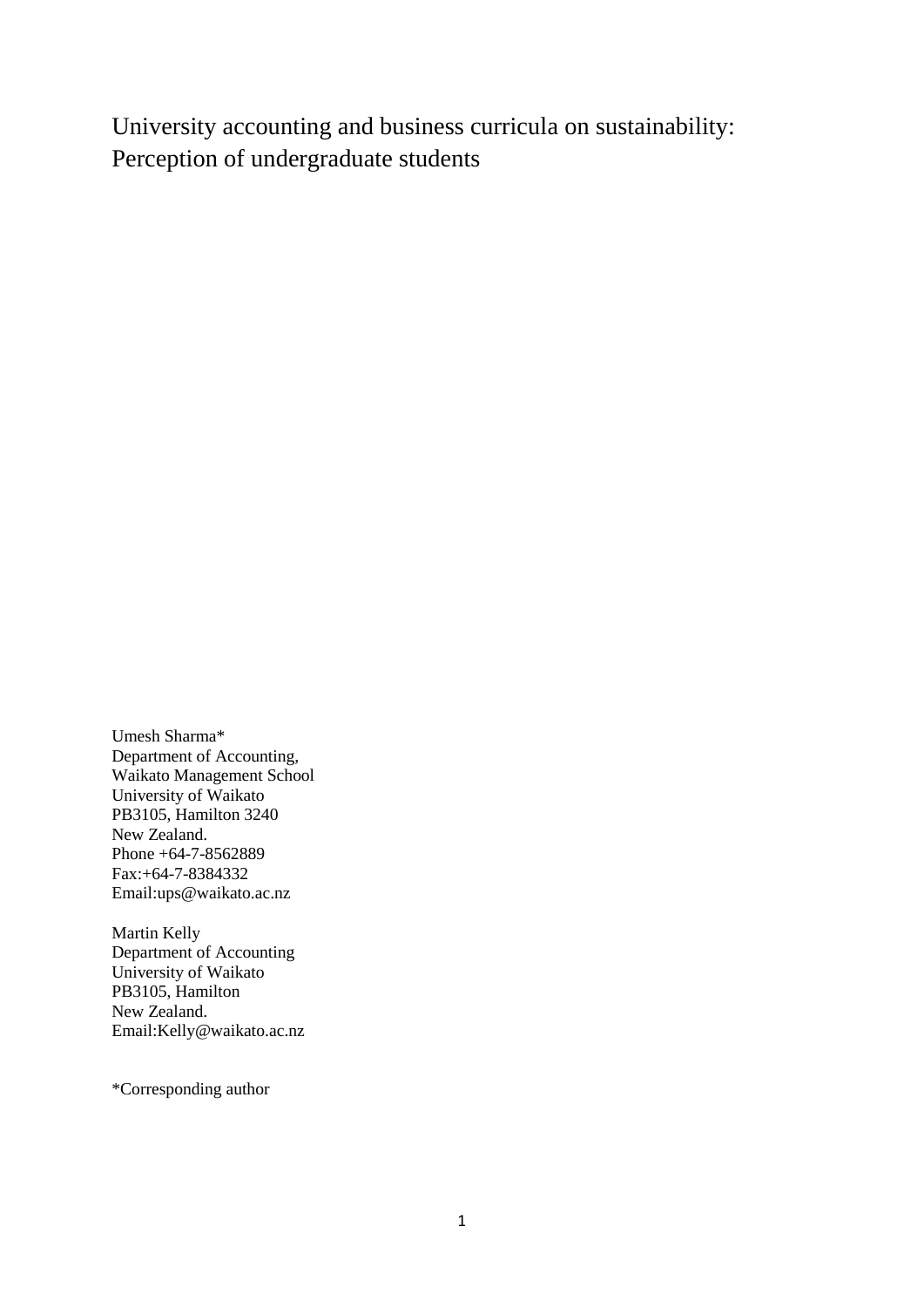# University accounting and business curricula on sustainability: Perception of undergraduate students

## **Abstract**

The challenge to embed sustainability in the formal curriculum has been troublesome for accounting academics. This study investigates sustainability in the accounting curriculum at a regional university in New Zealand. Sustainability practices are becoming an important issue given that many business activity problems have arisen over the years, unsustainable practices have resulted in societal and environmental damages. There has been an increasing recognition of the need for sustainability teaching in tertiary education.

Education plays an important role in equipping graduates with the relevant sustainability skills to make informed decisions towards a more sustainable world. There is a need to examine how students respond to the teaching of sustainability in their courses. This will allow education providers to find out how student perceive sustainability education, and make changes to improve the teaching of sustainability. Literatures have claimed that students have positive attitudes towards sustainability; however, this does not mean that students are familiar with the concept of sustainability. There are business students who seem to perceive the study of sustainability to be less important when compared to other subjects. There still seems to be a shortage of research done on how students perceive sustainability. This paper contributes to the discussion needed to understand what sustainability skills are required by managers and how tertiary education programs in accounting may need to incorporate sustainability. The role of accounting schools in leading and managing change towards sustainability must be further informed.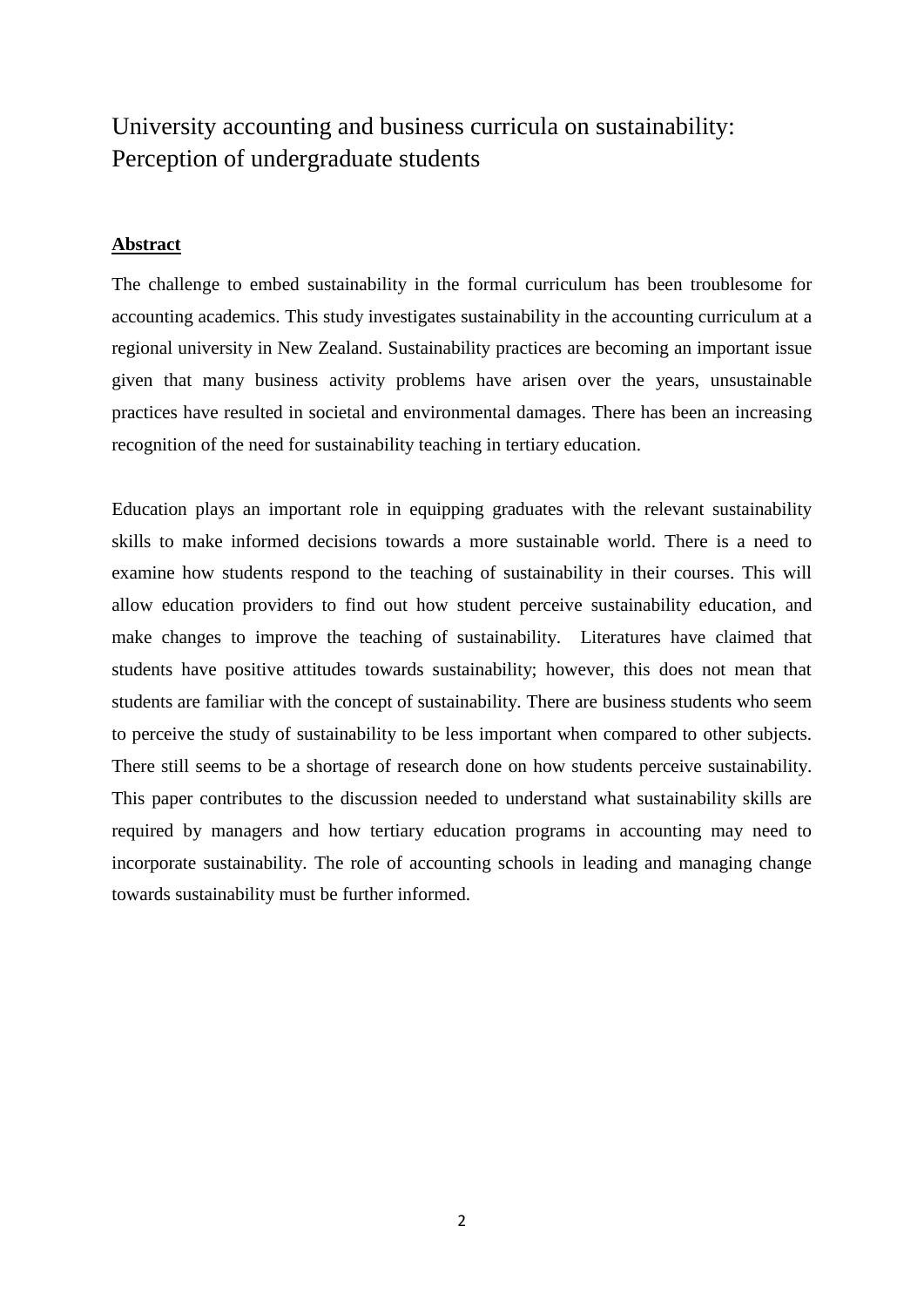# University accounting and business curricula on sustainability: Perception of undergraduate students

## **1.0 Introduction**

The notion of sustainability is emerging as a megatrend (Von der Heidt & Lamberton, 2011) raising environmental issues such as global warming, climate change and radical changes in the business and social environment. Increased environmental awareness is encouraging groups and individuals to consider sustainable development (Mebratu, 1998; Myburgh, 2001). Sustainability, like corporate social responsibility fosters long term competitive advantage (Porter & Kramer, 2006) and an organisation's increased ability to attract and retain high quality employees (Von der Heidt & Lamberton, 2011; Hargroves & Smith, 2005). There are an increasing number of companies that are implementing sustainability practice into their business operations (Myburgh, 2001; Stubbs & Cocklin, 2008). This growth demonstrates the importance of implementing sustainability in the curricula of business, and in particular the accounting education system (Stubbs & Cocklin, 2008).

Education is the foundation to sustainable development and an essential aspect in the sustainability development process (Blewitt & Cullingford, 2004). Education not only provides the knowledge and initiatives for awareness of sustainability development, but it also shapes the material reality we live in and can essentially alter it (Blewitt & Cullingford, 2004). Von der Heidt and Lamberton (2011) posit that education for sustainability development should motivate and equip individuals with the knowledge to reflect and make informed decisions to create a more sustainable world.

However, embedding sustainability courses in the curriculum has proven to be a challenge for higher education (Von der Heidt & Lamberton, 2011). It is a rigorous task, particularly with the conventional approaches to accounting, which have "long been implicated in perpetuating unsustainable practice" (Hazelton & Haigh, 2010, p.160). Accounting plays an important role in the context of social management (Myburgh, 2001; Blewitt & Cullingford, 2004).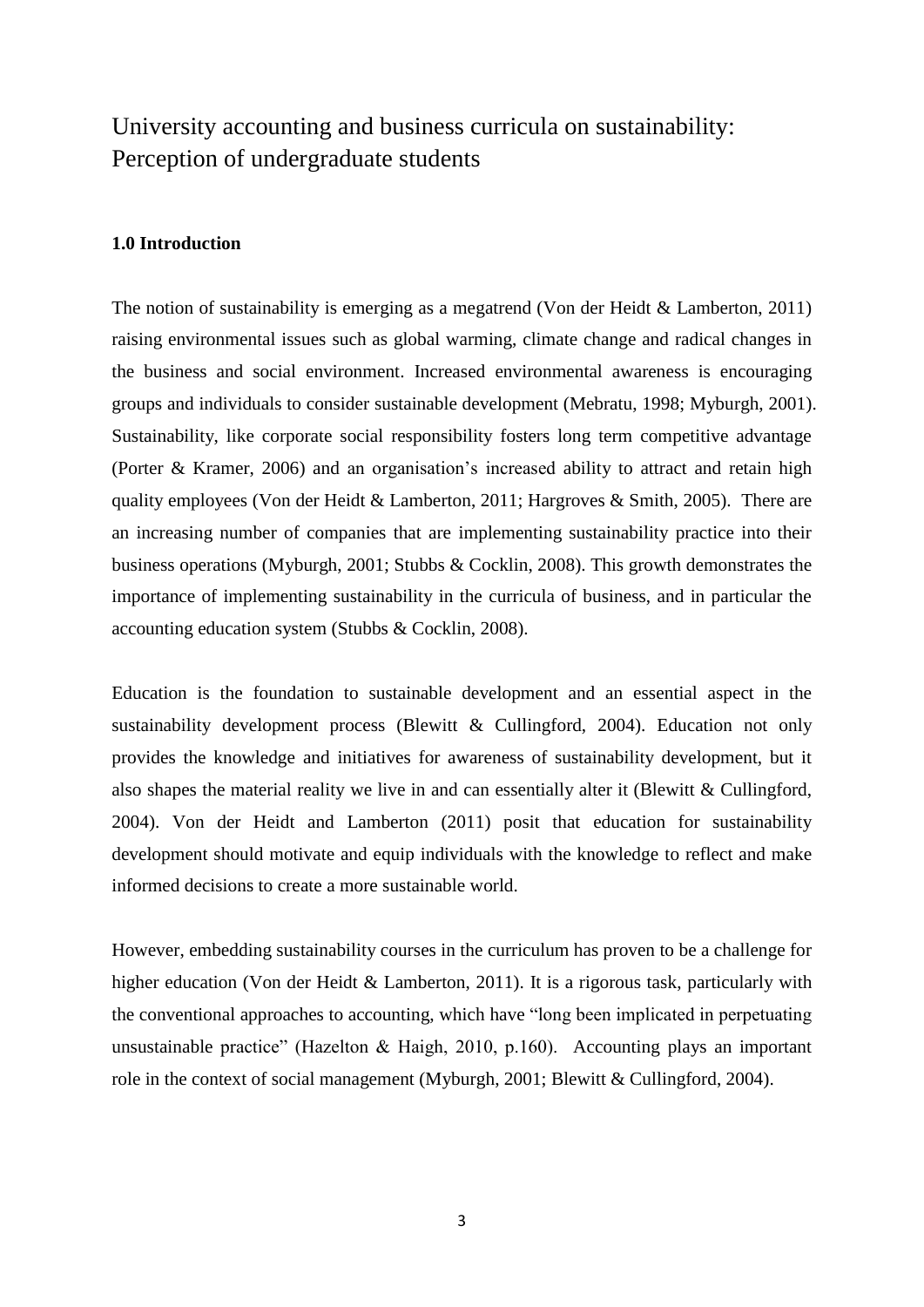There exists literature detailing what students should learn in the area of sustainability; however, there are limited publications that elaborate on what students actually know about sustainability (Carew and Mitchell, 2002). Researchers of the Education for Sustainability Development have confirmed that there has been a lack of research into how university students perceive sustainability development (Kagawa, 2007). This reveals a grey area and there is a need to find out more on how students perceive sustainability in the business and accounting curriculum. This research extends several pieces of earlier work on sustainability education (Von der Heidt & Lamberton, 2011; Christensen et al., 2007; Kagawa, 2007; Carew and Mitchell, 2002).

This study is guided by two research questions:

- How well does the University educate and promote sustainability in the accounting curricula?
- What are students' attitudes and perceived understanding towards sustainability courses introduced at the University?

The next section discusses education for sustainability which is then followed by the research method section. The penultimate section sets out the theoretical basis for the study which is followed by the result section. Finally, the narrative is brought together through a discussion/ conclusion section.

### **2.0 Understanding accounting and business education for sustainability**

Integrating sustainability in education is important as Djordjevic and Cotton (2011) suggests there "...has been a growing awareness in national and international policies of the need to integrate sustainability into both business and educational areas" (p.381). With this growing awareness, and as companies implement aspects of sustainability into their business practices, it is becoming more evident what needs to be included in the curricula of business and accounting courses (Stubbs & Cocklin, 2008).

The most used definition of sustainable development is 'meets the needs of the present without compromising the ability of future generations to meet their own needs' (Brundtland,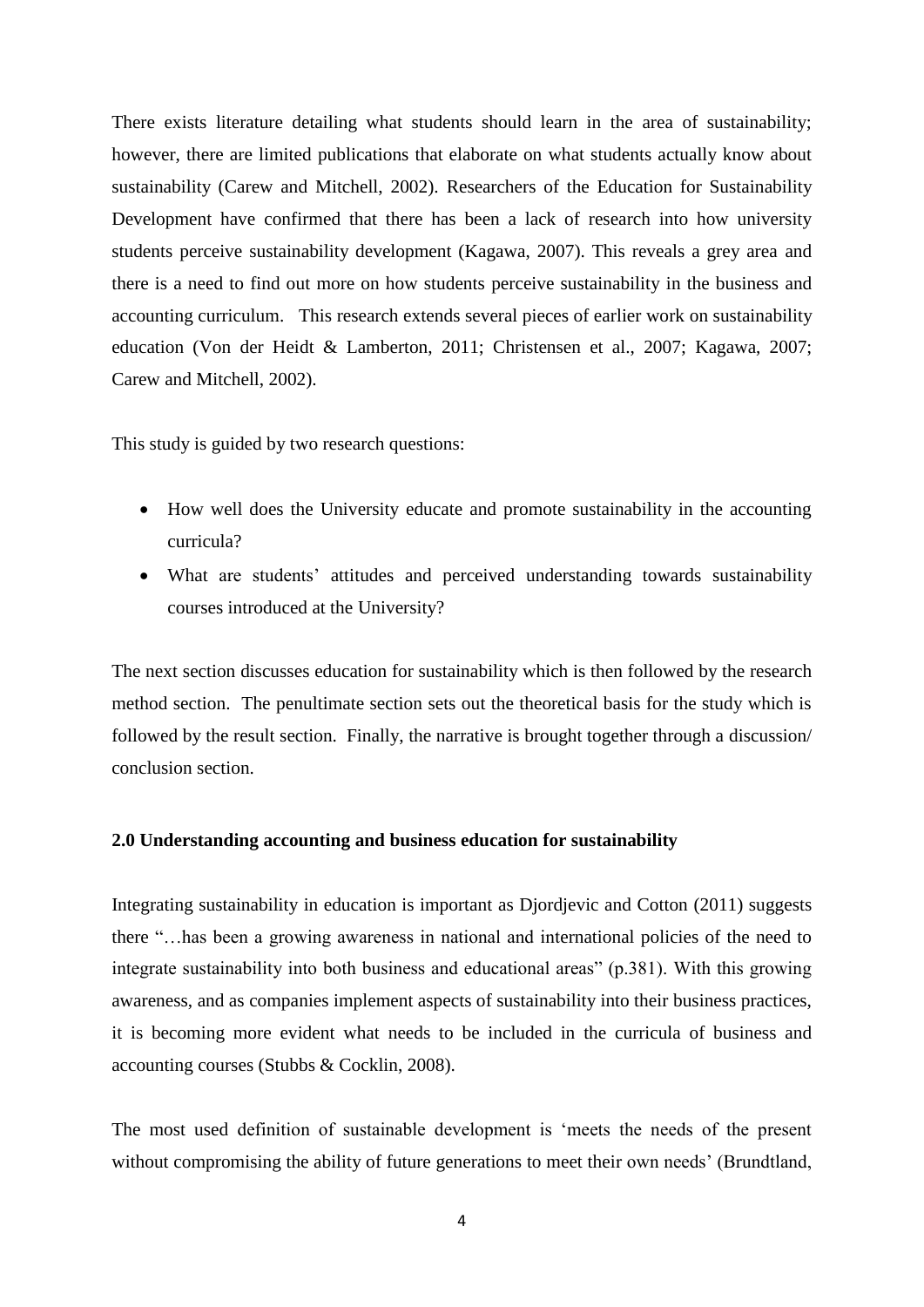1987, p.8). Education for Sustainability Development is defined as, "...a process of learning how to make decisions that consider the long-term future of the economy, ecology and equity of all communities" (UNESCO, 2004, p.18). Sustainability, itself, is in the process of transformation (Lamberton, 2000). Nicolaides (2006) suggests that the rate of economic development is not sustainable; society at large acknowledges this problem, and education is the key to promoting a sustainable society. Blewitt and Cullingford (2004) further notes that education is a critical element in sustainability as education enables responses to the changing reality and facilitates the preparation of a different future.

Education for sustainable development helps people to find solutions to problem that are threatening the sustainability of the planet (UNESCO, 2008). Jucker (2002) believes that education is the most "idealistic notion" to build awareness about sustainability because without an education system that promotes learning and understanding, it would be difficult to achieve transition to sustainability. Blewitt and Cullingford (2004) believe that using critical theory in education for sustainable development leads to going beyond changing the behaviours of individuals, to empowering individuals to implement changes that contribute to a sustainable world. Similarly, Chulian (2011) posits that teachings in sustainability (for accounting) aid students to develop the aptitudes that would prepare them to understanding the limitations that arise in general business dealings and traditional accounting. Education for sustainable development is crucial for students, as it attempts to build individual awareness of the issues surrounding sustainability, and educate individuals of ways on how to contribute to a more sustainable world (Von der Heidt & Lamberton, 2011).

Thomas (2004) notes that, "...clearly there is a rationale and need for graduates to develop "literacy" in sustainability as part of their tertiary education..." (p.33). Kagawa (2007) supports the need to make literacy in sustainability a core competency for professional graduates. Jucker (2002) claims that graduate of different schools will each have a significant stake in future society; therefore, it is imperative for these graduates to have sound knowledge of sustainability and the issues surrounding it. Thomas (2004) argues that a university is not fulfilling its job if it cannot produce graduates with a high degree of sustainability literacy. Education providers are obligated to provide students with quality and specialised sustainability-related programs which ensure students behave ethically and responsibly towards society in the future (Nicolaides, 2006).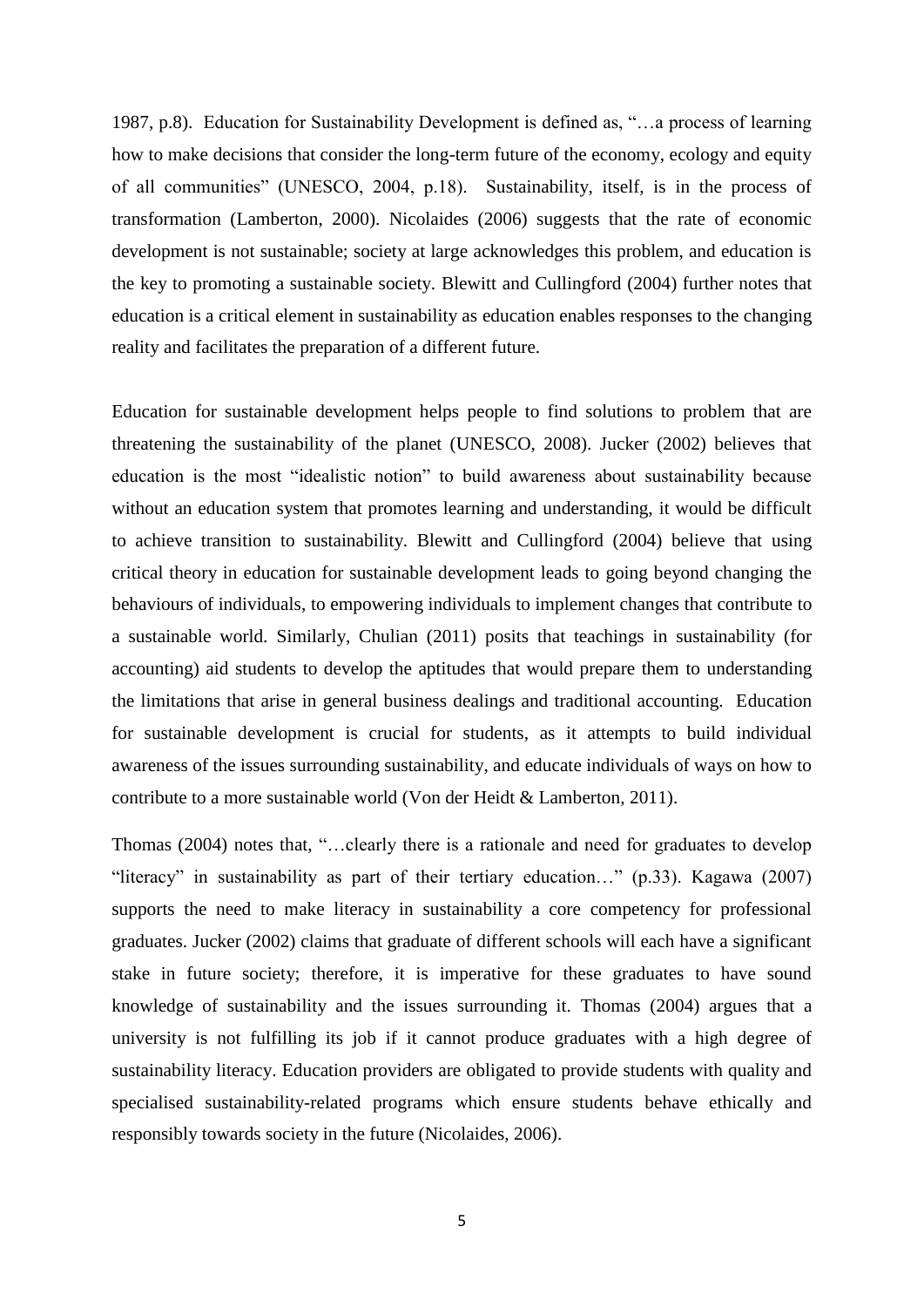Students perceptions on sustainability offered at tertiary levels are positive. For example, Von der Heidt and Lamberton's (2011) sustainability survey conducted on students from Southern Cross University in Australia found that students were satisfied with the sustainability units (Ethics and Sustainability, and Sustainable Business Management) being offered in their business curriculum. Students gave an average mean of 4 out of 5. Similarly, Kagawa's (2007) research on students' understanding and perception of sustainable development at the University of Plymouth found that over 90 per cent of respondents gave a positive reaction to sustainability, identifying it as a "good thing".

Kagawa's (2007) research found that when students were asked to explain the meaning of sustainable development in the surveys, respondents could not give an "even partially accurate answers". Even the 20 per cent of respondents who claimed awareness of sustainable development were unable to explain the meaning. Unfortunately it appears that many students are not familiar with what sustainability actually means (Jucker, 2002).

Students are more positive towards mandatory accounting courses, such as management accounting and financial accounting, because these courses are more 'practical' and ‗relevant' to their future jobs (Hazelton & Haigh, 2010; Blewitt & Cullingford, 2004). MacVaugh & Norton (2012) argues that business or management students enter university for the sole purpose of receiving the required education to obtain the professional skills and knowledge that is needed for their career, and this focus sometimes does not include the study of environmental problems and global concerns. Furthermore, Carr, Chua and Perera's (2006) research on 226 accounting graduates in New Zealand found that students have a lack of enthusiasm towards a broader accounting education; students considered 'social and environmental perspectives' as being the least important area for curriculum emphasis. Perhaps, the motivation for these students' decisions is derived because professional bodies have, "...a latent concern for sustainability" (Dawe, Grant & Taylor, 2003, p.24).

There are two most commonly used structures for incorporating sustainability in the business and accounting curriculum (Cathy, 2010; Thomas, 2004; Hazleton and Haigh, 2010). The first approach entails the introduction of sustainability into existing courses of the programme. The second approach is to have a separate stand-alone course that deals specifically with sustainability (Christensen *et al.,* 2007).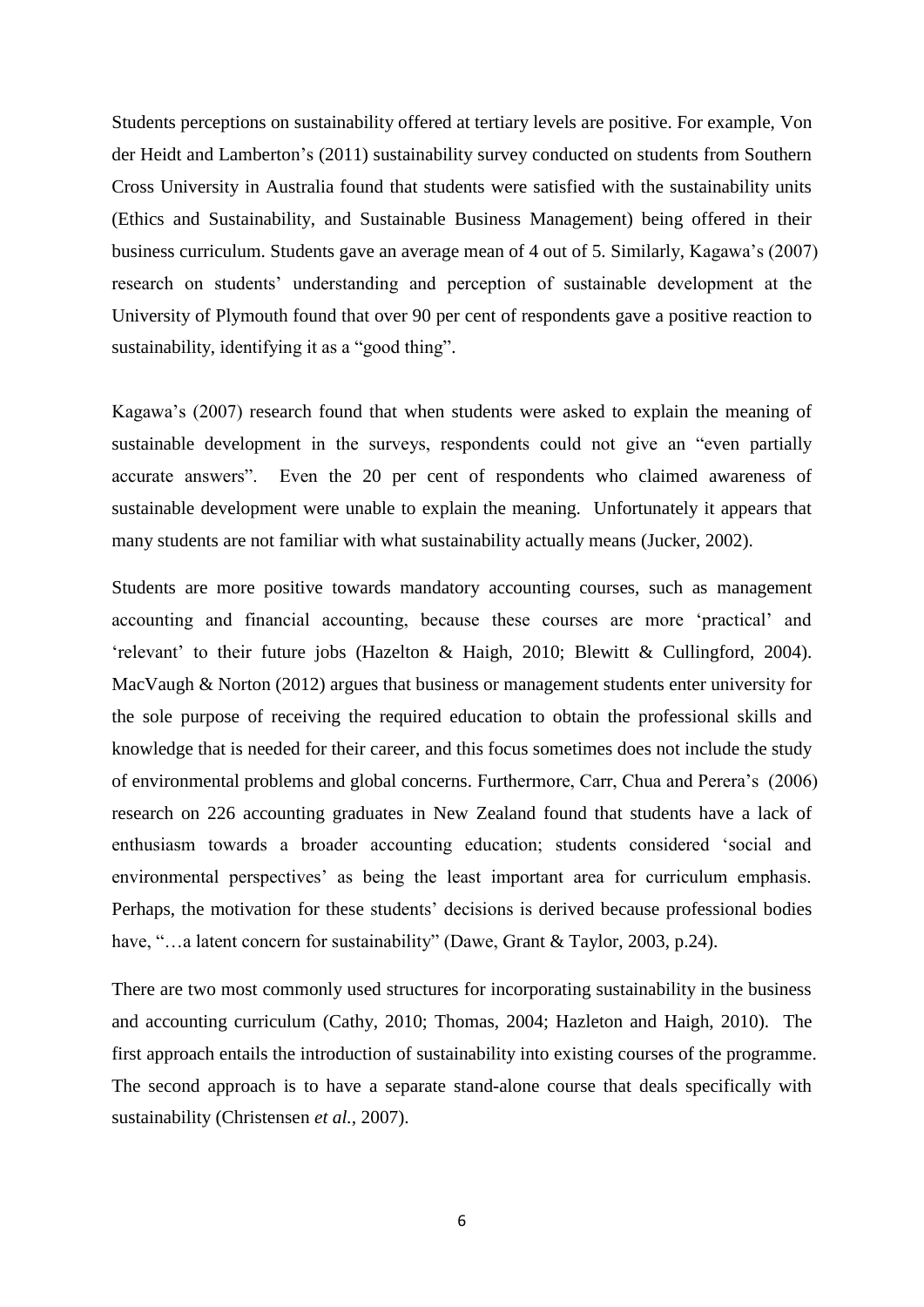The advantages of a stand-alone course is its ability to enable the student to explore, in detail, the concept of sustainability, its principles and knowledge (Stubbs and Schapper, 2012). Such courses are easier to create as sustainability is the main focus, however it means acquiring more knowledge about sustainability for the preparers of the courses (Cathy, 2010). Although stand-alone courses provide students with more detailed learning capabilities on sustainability, a disadvantage Stubbs and Schapper (2012) identifies is, "...the unintended result may be that students may see sustainability as a separate issue, disconnected from...commonly core business subjects" (p.261); for example, the legal environment, economics, accounting, and corporate finance. Similarly, Stubbs and Cocklin (2008) claim that students need to understand the different interpretations of sustainability in relation to the context of business to avoid educational disconnection. Another disadvantage of a stand-alone course is that students can perceive materials taught as incremental, not core studies, and therefore irrelevant (Thomas, 2004). The next section presents the theoretical framework for the study.

## **3.0 Theoretical Framework**

We study accounting and business education for sustainable development as intending to legitimise the university with the various stakeholders. A "social contract" exists between the business faculty and society, it confers the organisation with the legitimacy required for its continued use of resources (Dowling  $&$  Pfeffer, 1975). Any breach of this "social contract" damages organisational legitimacy and challenges its survival (Archel *et al.,* 2009; Lindblom, 1993).

Legitimacy theory posits that organisations attempt to operate within the bounds and norms of their respective citizens (Suchman, 1995; Fogarty, 1996; Guthrie & Parker, 1989; Brown & Deegan, 1998; Wilmhurst & Frost, 2000); De Villiers & Lubbe, 2001). These bounds and norms change over time, requiring the organisations to be responsive. Legitimacy has been defined by Lindblom (1993, p.2) as:

...a condition or status which exists when an entity's value system is congruent with the value of the larger social system of which the entity is a part. When a disparity, actual or potential, exists between the two systems, there is a threat to the entity's legitimacy.

Brown and Deegan (1998) further report that if an organisation cannot justify its continued operation, then the community may revoke its "contract" to continue its operations. This may involve consumers reducing or eliminating the demand for the business products, factor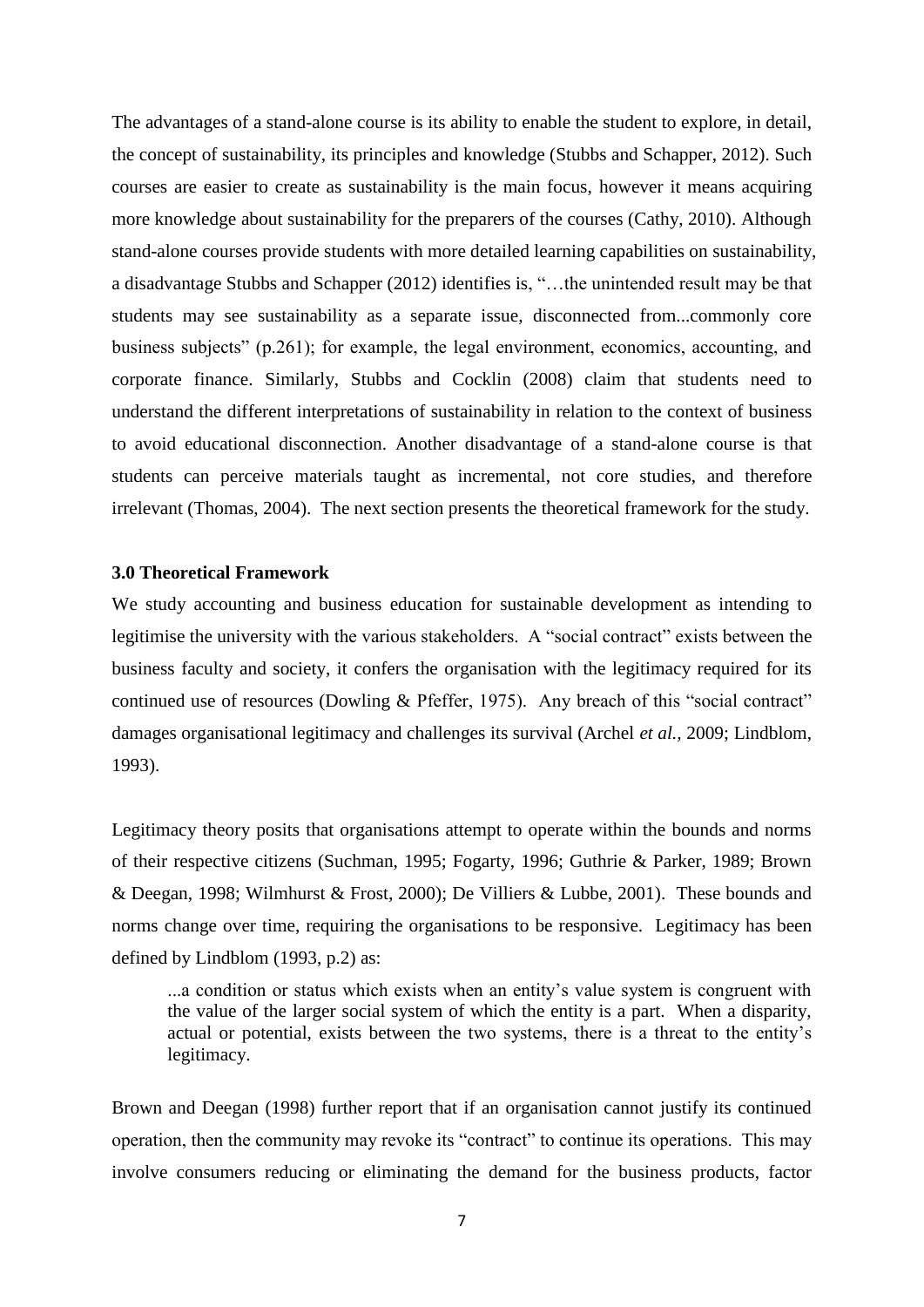suppliers eliminating the supply of labour and financial capital to the business, or constituents lobbying government for increased fines, taxes or laws to prohibit those actions that do not conform to societal expectations (Brown & Deegan, 1998). Education for sustainable development at universities can be used to improve business legitimacy.

Legitimacy is a condition or status that persists when an entity's value system is congruent with the large social system's value system of which the entity is a part (Brown & Deegan, 1998). When a disparity, actual or potential exists between the two value systems, there is a possibility of threat to the entity's legitimacy. Organisations draw on community resources and output both goods and services and waste products to the general environment in order to allow for the organisation's existence, society expects benefits to exceed costs (Deegan, 2002). Legitimacy theory posits that external factors influence corporate management to seek to legitimise their activities. Hence, corporate managers react to community expectations. The stakeholders within a community shape what activities, companies, as members of that community should carry out.

Legitimacy is a resource for an organisation's survival (Oliver, 1991; Meyer & Rowan, 1977). Organisations perceived by stakeholders to be legitimate find it easier to attract economic resources as well as gaining the social and political support necessary for their survival (Oliver, 1991; Ogden & Clarke, 2005). Suchman  $(1995, p.574)$  defines legitimacy as "a generalised perception or assumption that the actions of an entity are desirable, or appropriate within some socially constructed system of norms, values and definitions." Ogden and Clarke (2005, p.314) provide some clarity to the definition by illuminating that, legitimacy is a 'perception' or 'assumption' on the part of an organisation's public and although it may be possessed objectively, it is created subjectively. Following the adoption of appropriate institutional norms and routines that are consistent with social norms and by conforming to widespread understanding of what is considered typically acceptable (Meyer & Rowan, 1977; Ogden & Clarke, 2005), legitimacy can be achieved provided powerful stakeholders endorse and support the organisation.

According to Fogarty (1996, p.246), organisation that do not appreciate how their actions are infused with values in terms of meeting the expectations of important constituents may lose support, and thus endanger their continued right to exist. Legitimacy theory posits the presence of external forces that influence the design of accountability system such as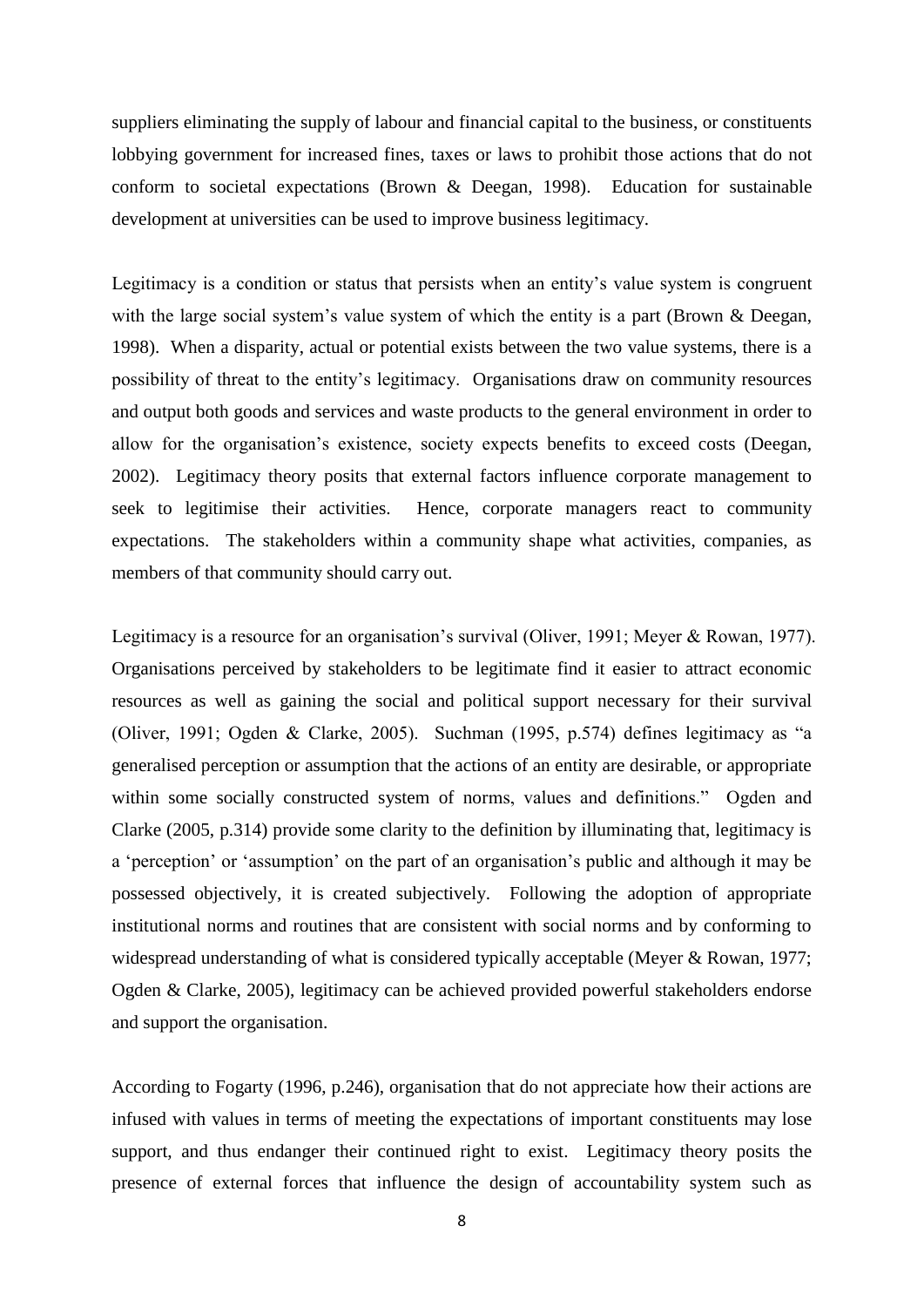sustainability accounting practices (DiMaggio & Powell, 1983, 1991; Oliver, 1991). External legitimism is essential to an organisation's survival. Organisations gain legitimacy and enhances their survival prospects by implementing new controls and techniques such as sustainable accounting practices (Hoque *et al.,* 2004). The next section discusses the research method for the study.

## **4.0 Method**

This research is undertaken at a regional university in New Zealand. Both business and accounting students from the Business School was surveyed. The sample consisted of 30 second-year business students and 30 final-year accounting students. The sample of respondents for the surveys was randomly selected from the school; it included 50 per cent female and 50 per cent male. Questionnaires were distributed to students in various locations surrounding the business schools, such as in computer labs and outside of lecture theatres near the school. Participation was voluntary.

Both primary and secondary research was conducted. Primary research was conducted using five to ten minute questionnaire on a total of 60 students. A copy of the questionnaire is shown at Appendix A. The purpose of the survey is to find out how second-year students perceive sustainability in comparison to students in their final year of studies. Questions in the surveys consist of both closed and open questions and both quantitative and qualitative data were collected. Some questions used a Likert scale from 1 to 5.

Secondary research involved analyses of business and accounting papers offered at the School. Paper outlines of these papers were thoroughly examined regarding the sustainability aspects. Many of these papers are compulsory business papers that students must take for their Bachelor's degree. Generally these papers integrate sustainability in to their existing course. Some of the papers are optional accounting papers, and are primarily sustainabilityfocused (see Table1):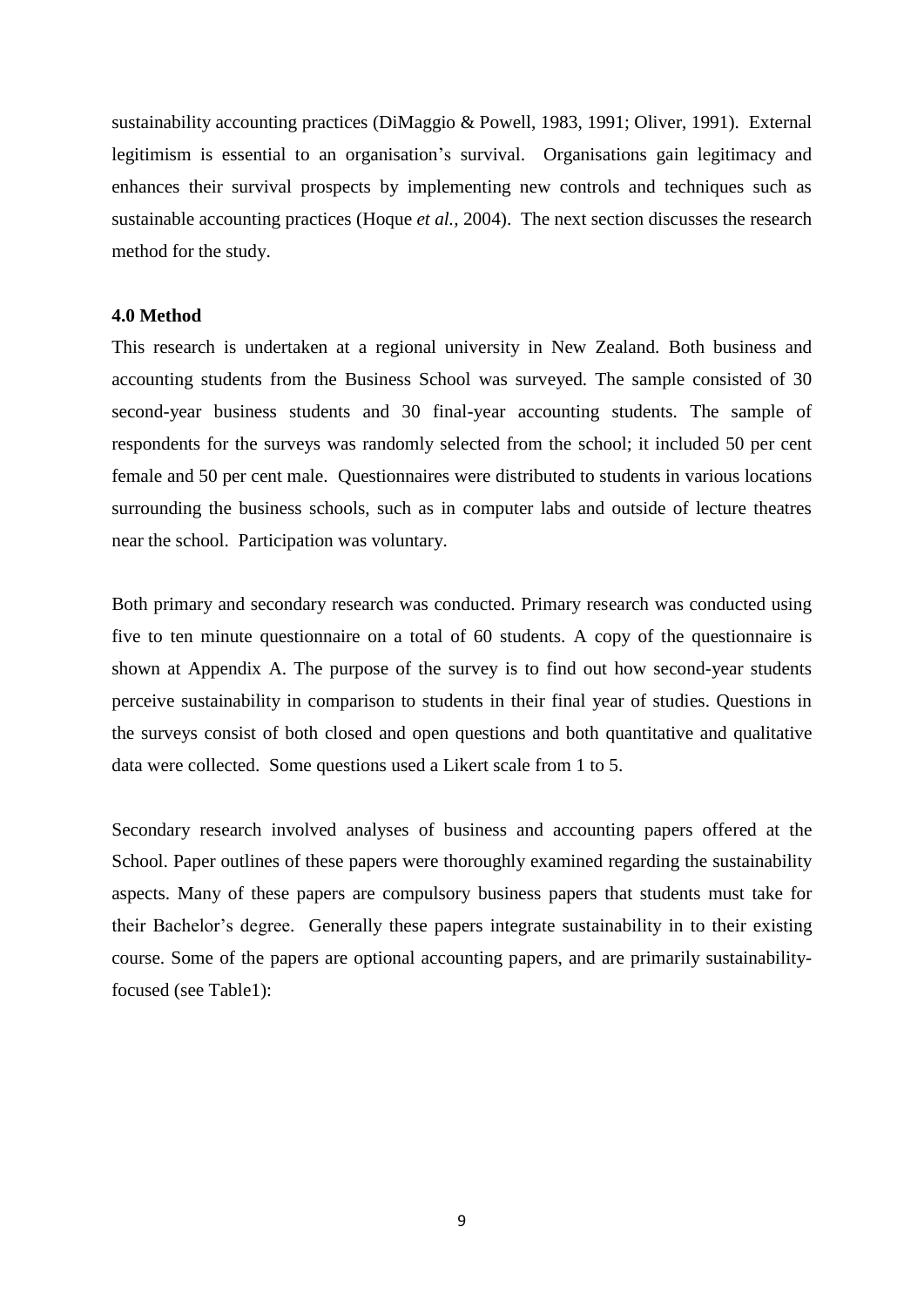| Table 1: List of compulsory and optional sustainability-focused papers offered at the School. |                   |                                                              |  |  |  |
|-----------------------------------------------------------------------------------------------|-------------------|--------------------------------------------------------------|--|--|--|
|                                                                                               | Compulsory papers |                                                              |  |  |  |
| Paper code                                                                                    | Level             | <b>Details</b>                                               |  |  |  |
| STMG191                                                                                       | 1                 | Introduction to Management                                   |  |  |  |
| ECON100                                                                                       | 1                 | Business Economics and the New Zealand Economy               |  |  |  |
| ACCT101                                                                                       | 1                 | <b>Accounting for Management</b>                             |  |  |  |
| ACCT202                                                                                       | $\overline{2}$    | <b>Intermediate Financial Accounting</b>                     |  |  |  |
| ACCT231                                                                                       | $\overline{2}$    | Management Accounting: Accounting for Organisational Control |  |  |  |
| ACCT301/401                                                                                   | 3/4               | <b>Accounting Theory</b>                                     |  |  |  |
| ACCT331/431                                                                                   | 3/4               | <b>Management Accounting</b>                                 |  |  |  |
| <b>Optional papers</b>                                                                        |                   |                                                              |  |  |  |
| Paper code                                                                                    | <b>Level</b>      | <b>Details</b>                                               |  |  |  |
| ACCT412/512                                                                                   | 4/5               | Organisations and Society                                    |  |  |  |
| ACCT407                                                                                       | $\overline{4}$    | <b>Accounting for Sustainability</b>                         |  |  |  |
| ACCT507                                                                                       | 5                 | Accounting, Sustainability and a Changing Environment        |  |  |  |

The next section of this report provides the results for the study.

## **5.0 Results**

This section presents the result of the study in three subsections. Subsection 1 presents evidence on students' prior knowledge of sustainability. Subsection 2 outlines the perception of students towards the study of sustainability at the Waikato Management School. The final subsection presents evidence on students' understanding of the concept of sustainability.

## *5.1 Student's prior knowledge of sustainability and improvement in knowledge*

This section examines survey results on students' prior knowledge of sustainability and how their knowledge on sustainable development has advanced through tertiary studies. Students were asked whether they were taught about sustainability prior to their university studies. More than half had no knowledge of sustainability until they were actually taught at the University. Out of the 60 students who took the survey, 14 students learnt about sustainability prior to tertiary studies, nine students could not recall, whilst 37 students had not studied sustainability prior to coming to university. This suggests that introductory papers that introduce the topic of sustainability are essential to many students. If new students find introductory sustainability courses stimulating, it will encourage them to further their studies in this area.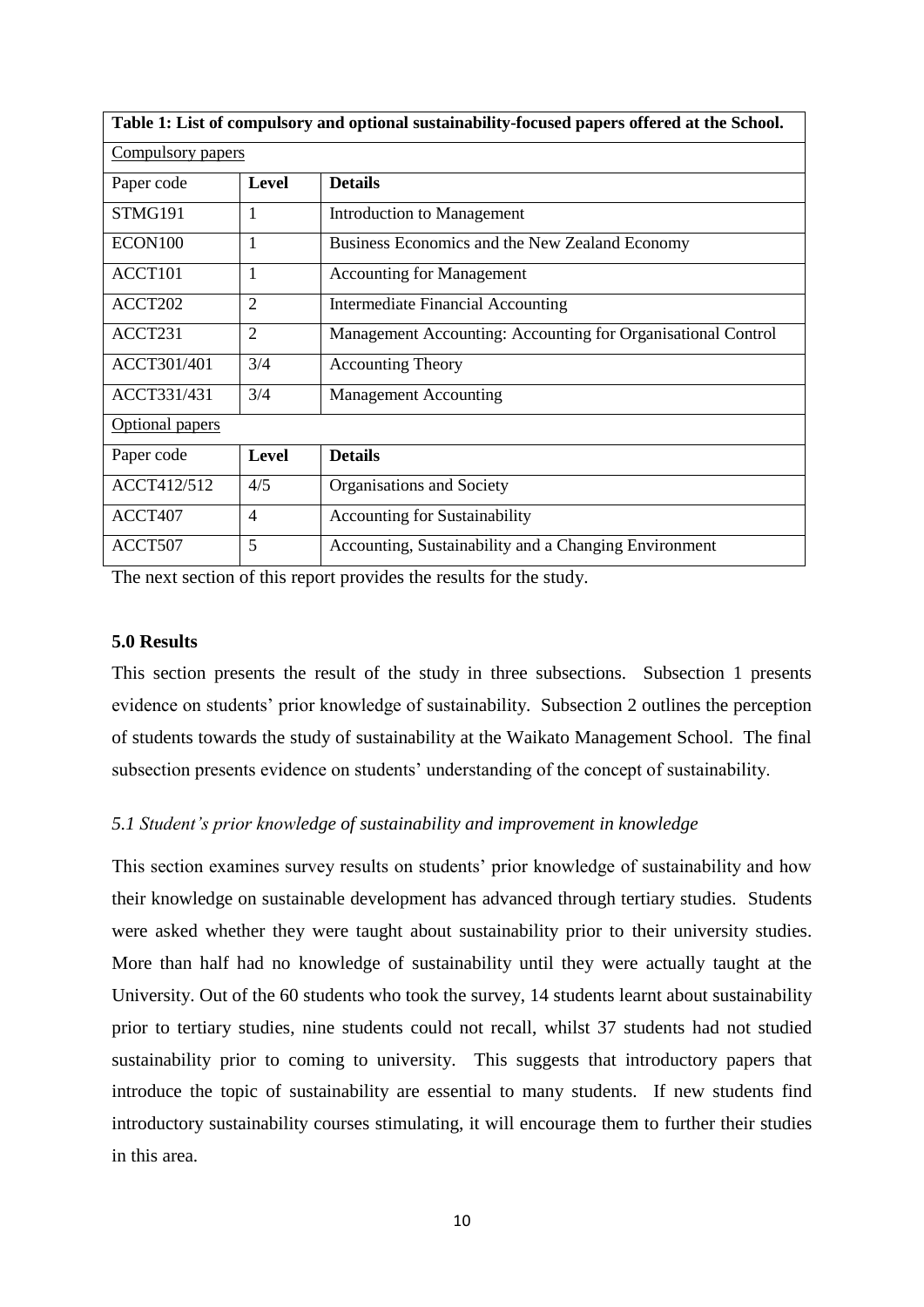Table 1 lists the year-one papers that the School offers which are core business papers that provide some coverage of sustainability in their contents. For example, the ACCT101 (Accounting for Management) offers topics on the social aspects of accounting. The majority of second-year students give positive feedback on the first year papers they studied.

Table 2 shows the results on all students' ratings on their extent of knowledge improvement of sustainability, since, taking the papers at the School (WMS) listed in Table 1. The number of papers taken varies between students. Students were asked to rate on a scale from 1 to 5, where *1* meant "I have become more confused" and 5 meant "Improved very much".

| Table 2: Improvement of students' sustainability knowledge since taking papers from the |                                 |                      |  |  |  |
|-----------------------------------------------------------------------------------------|---------------------------------|----------------------|--|--|--|
| <b>Waikato Management School</b>                                                        | Number of students              |                      |  |  |  |
| Ratings                                                                                 | Year four and above (out of 30) | Year two (out of 30) |  |  |  |
| 5 Improved very much                                                                    | 8                               | 3                    |  |  |  |
| 4 Reasonable improvement                                                                | 20                              | 10                   |  |  |  |
| 3 A little improvement                                                                  | 2                               | 16                   |  |  |  |
| 2 No improvement at all                                                                 | $\Omega$                        |                      |  |  |  |
| 1 I have become more confused                                                           | $\overline{0}$                  | $\theta$             |  |  |  |

When comparing both year groups of students, Table 2 shows a majority of final-year students thought their knowledge of sustainability had reasonably improved, whereas a majority of the second-year students thought their knowledge in sustainability had only improved a little.

The average scale rating score of all final year students was 4.2 out of 5, compared to yeartwo students' of 3.5 out of 5. The score differences may result because final-year students have taken more papers in their course of studies (also taken level 3 or/and 4 accounting papers), as compared to second year students (taken only a few year one papers).

A university is not fulfilling the obligation it has to society if it fails to create graduates with a high degree of social and environmental literacy (Thomas, 2004). A majority of the students responded that that their knowledge in sustainability has improved. This is good, given that a majority of the WMS student had no knowledge of sustainability prior to coming to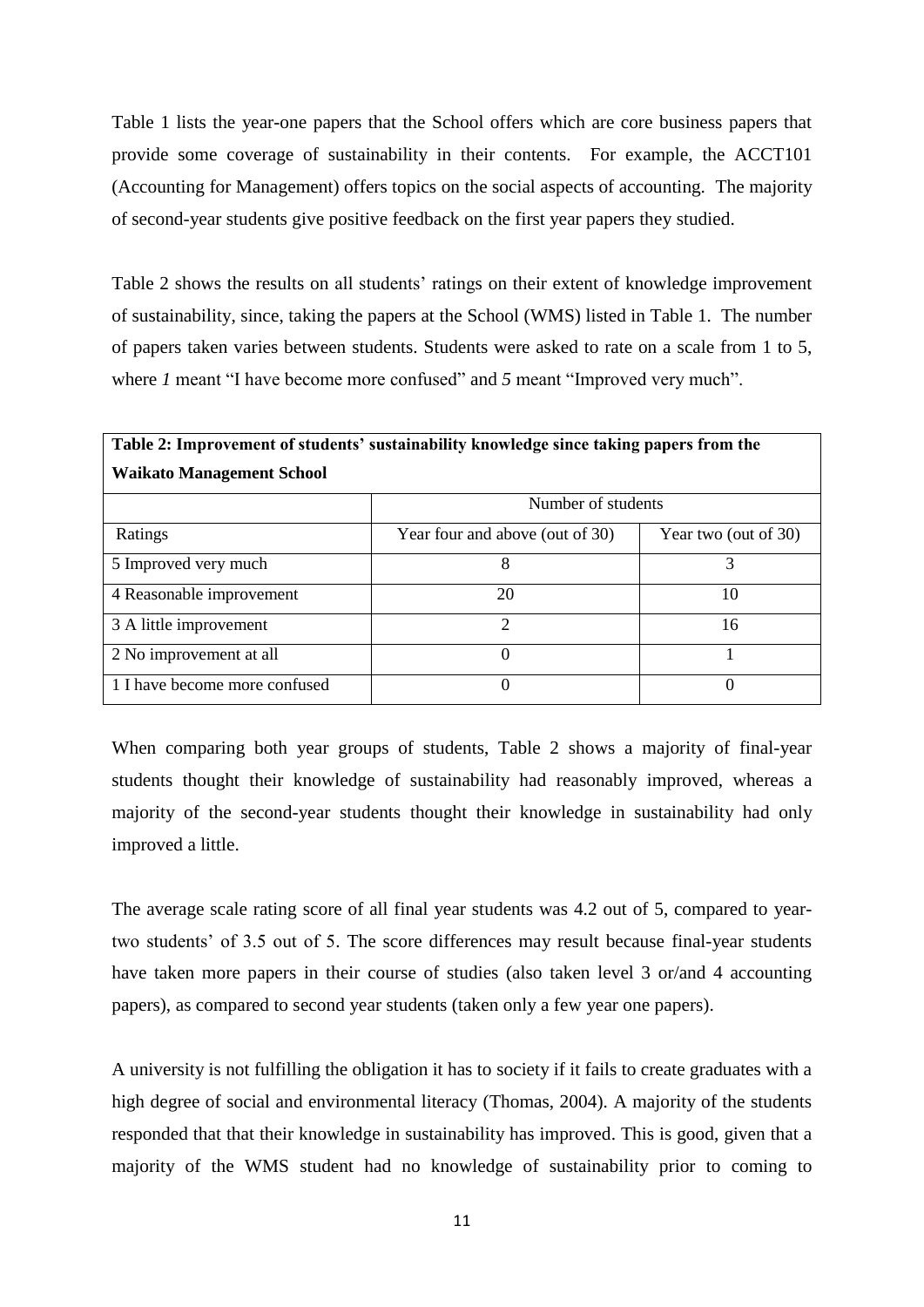University. The WMS is fulfilling its obligation to provide students with sustainability knowledge.

## *5.2 Perception of students towards the study of sustainability at the Waikato Management School (WMS)*

This section presents results on students' perception towards the study of sustainability at the School. Table 3 summarises the feedback received on the four characteristics shown in Table 4.

A) Supportiveness towards teaching of sustainability at WMS;

B) Satisfaction with the content of sustainability courses being taught at WMS;

C) Usefulness of sustainability towards students' studies; and

D) Understanding of the sustainability concept.

Students were asked to score on a scale of 1 to 5. A score of *1* represents negative feedback, whereas a score of *5* represents positive feedback. Table 3 summarises the average scores of the students from both groups, on the four different characteristics.

The results for the individual characteristics will be discussed next.

| Table 3: Combined average score ratings (out of 5) |                                                                |                                                              |                                       |  |  |  |
|----------------------------------------------------|----------------------------------------------------------------|--------------------------------------------------------------|---------------------------------------|--|--|--|
|                                                    | Combined ratings of 30<br>students from year four<br>and above | Combined ratings of 30<br>students from year two<br>students | Combined ratings<br>from all students |  |  |  |
| A. Supportiveness                                  | 4.23                                                           | 3.97                                                         | 4.                                    |  |  |  |
| <b>B.</b> Satisfactory                             | 3.63                                                           | 3.43                                                         | 3.5                                   |  |  |  |
| C. Usefulness                                      | 4.27                                                           | 3.70                                                         | 4.0                                   |  |  |  |
| D. Understanding                                   | 4.00                                                           | 3.40                                                         |                                       |  |  |  |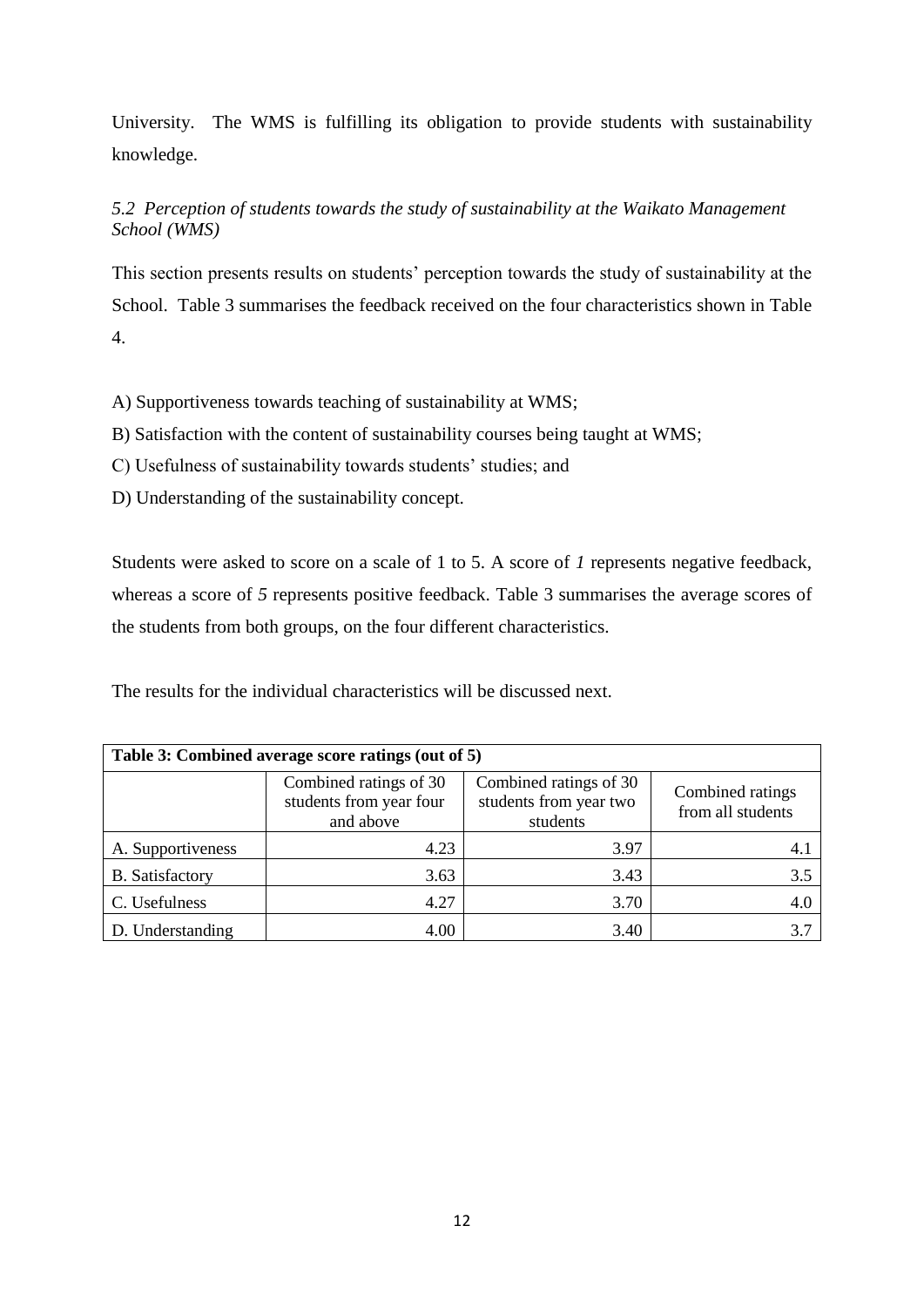| Table 4: Students' ratings on the characteristics of sustainability teaching at WMS     |                                               |                     |  |  |
|-----------------------------------------------------------------------------------------|-----------------------------------------------|---------------------|--|--|
|                                                                                         | Number of students                            |                     |  |  |
|                                                                                         | Year four and above (out of $\overline{30}$ ) | Year two(out of 30) |  |  |
| A) Supportiveness towards teaching of sustainability at the WMS                         |                                               |                     |  |  |
| 5: Very supportive                                                                      | 10                                            | 9                   |  |  |
| 4: Somewhat                                                                             | 17                                            | 11                  |  |  |
| 3: Neutral                                                                              | 3                                             | 10                  |  |  |
| 2: Not very                                                                             | $\boldsymbol{0}$                              | $\boldsymbol{0}$    |  |  |
| 1: Not at all supportive                                                                | $\overline{0}$                                | $\boldsymbol{0}$    |  |  |
| B) Satisfaction with the content of sustainability being taught in courses taken so far |                                               |                     |  |  |
| 5: Very satisfied                                                                       | $\overline{3}$                                | $\overline{2}$      |  |  |
| 4: Somewhat                                                                             | 15                                            | 11                  |  |  |
| 3: Neutral                                                                              | 10                                            | 15                  |  |  |
| 2: Not very                                                                             | $\overline{2}$                                | $\overline{2}$      |  |  |
| 1: Not at all satisfied                                                                 | $\mathbf{0}$                                  | $\boldsymbol{0}$    |  |  |
| Usefulness of sustainability towards their studies<br>$\mathbf{C}$                      |                                               |                     |  |  |
| 5: Very useful                                                                          | 12                                            | 6                   |  |  |
| 4: Somewhat                                                                             | 14                                            | 13                  |  |  |
| 3: Neutral                                                                              | $\overline{4}$                                | $\overline{7}$      |  |  |
| 2: Not very                                                                             | $\boldsymbol{0}$                              | Δ                   |  |  |
| 1: Not at all useful                                                                    | $\Omega$                                      | 0                   |  |  |
| Understanding in the concept of sustainability<br>D)                                    |                                               |                     |  |  |
| 5: Understand a lot                                                                     | $\overline{7}$                                | 3                   |  |  |
| 4: Reasonable understanding                                                             | 16                                            | 9                   |  |  |
| 3: Some understanding                                                                   | $\overline{7}$                                | 15                  |  |  |
| 2: Understand a little                                                                  | $\overline{0}$                                | $\overline{3}$      |  |  |
| 1: I do not understand the concept                                                      | $\overline{0}$                                | $\boldsymbol{0}$    |  |  |

Table 3 shows the total average rating score of all students towards their supportiveness of sustainability teaching is 4.1 out of 5. Overall, this is high. A majority of the students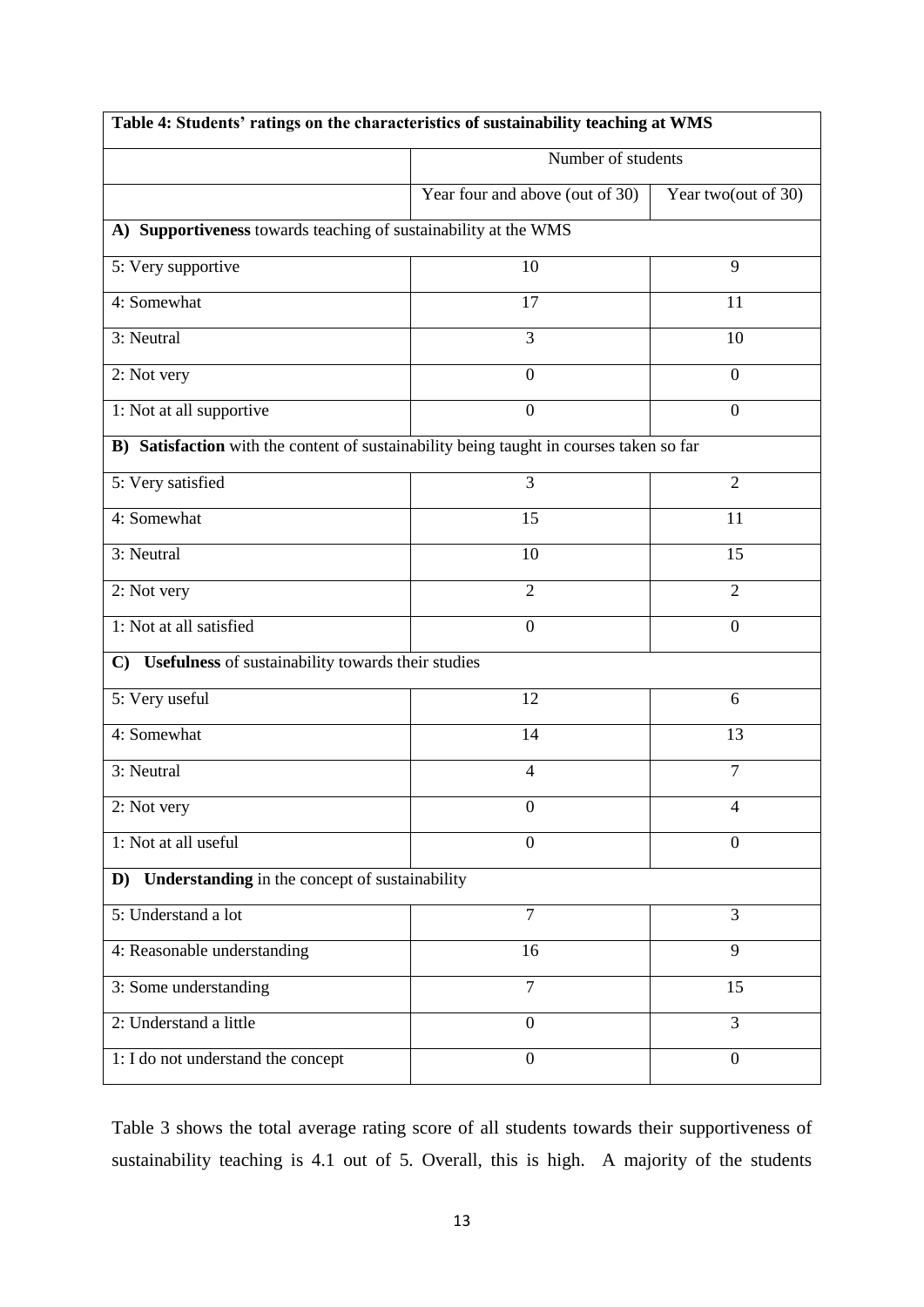specified the importance of sustainability studies. However, there can be improvement in the current education in the area of sustainability offered by the WMS.

Research done by Kagawa (2007) found that students had general pro-sustainability attitudes towards sustainability, and more than 90 per cent of students had a positive attitude towards sustainability. Research done by Von der Heidt & Lamberton (2011) shows a majority of the students were supportive of the sustainability courses that they took.

Table 5 provides some of the qualitative feedback from students of both year groups. A majority of the students were supportive towards sustainability teaching. Furthermore, a majority of the students indicated the "importance" of having sustainability knowledge, and the potential importance of sustainability in the "future". However, some students mentioned that some of the sustainability teaching was repetitive.

Table 6 shows some of the comments students have made regarding their satisfaction with the content of sustainability being taught. A majority of the students commented on the lack of depth of sustainability, describing it as being 'briefly' touched on in courses. Hazleton and Haigh (2010) found a portion of the students thought sustainability courses only provide general knowledge of sustainability, which is not practical. Similarly, feedback from some students suggested the sustainability content needs to be more practical, with real examples. Kagawa (2007) suggests that students have a general pro-sustainability attitude towards sustainability, but it is important to create opportunities "... where students could participate in greening of campus initiatives by themselves"  $(p.335)$ .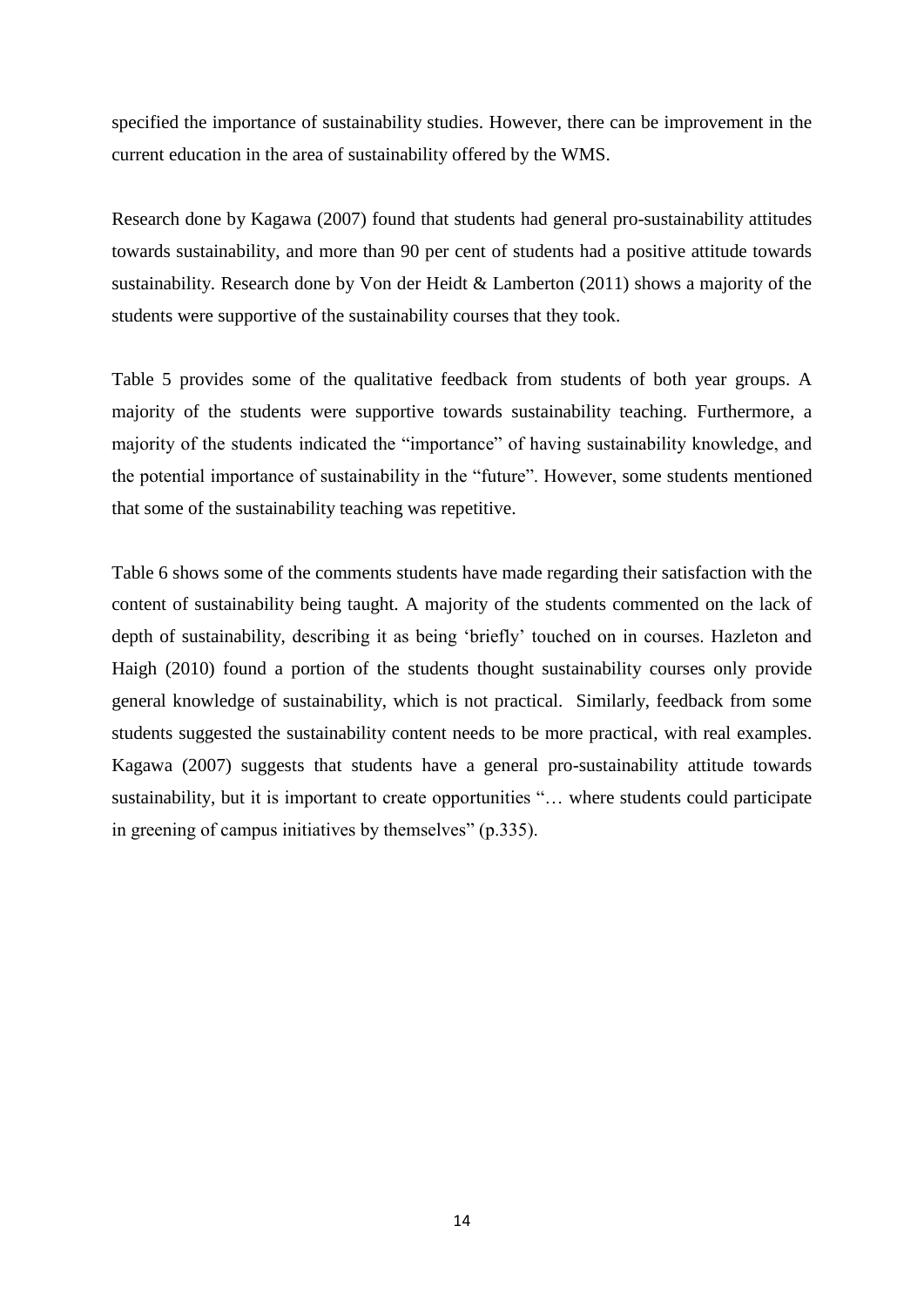## Table 5: Students' qualitative feedbacks for Sustainability Education

## **Student qualitative feedbacks for A) Supportiveness of sustainability teaching at the WMS Final year accounting students**:

- *It is important to consider the impact corporate operations have on the environment (rated 5).*
- *Really important to be taught about sustainability to fit in today's changing environment. Businesses are becoming more aware about disclosures of sustainability reporting (rated 5).*
- *Will be useful for current environmental but is repeated a lot throughout papers (rated 4).*
- *I feel that it is useful but they teach it way too much (rated 3).*
- *It's the future thinking; new way of doing things (rated 5).*
- *It will be the key business issue in the next five decades (rated 5)*
- *It is a new trend that must be understood (rated 5).*
- *This is a pressing issue which is not going to go away. The future of business is affected greatly by it (rated 5).*
- *Important for our future to plan ahead and provide for future generations (rated 5).*

#### **Second year students:**

- *Sustainability is going to become an essential focus in contemporary and future business, so it seem like a good idea that students are prepared for this (rated 5)*
- *We all should know and have basic knowledge of sustainability because it's really important in the 'real' world and influence the way we act (rated 4).*
- *I am very supportive assuming its taught in relevant applicable ways, other than theoretical concepts (rated 5)*
- *I think it is important to be aware of the importance of sustainability (rated 4)*
- *Requirement of future study (rated 5).*
- *If sustainability is taught, more people will become more aware of the better business (rated 4)*
- *I feel that in today's world, it is crucial that every attempt at being sustainable is done (rated 4).*
- *Sustainability is important concept; however, I feel it is repeated a lot throughout the course (rated 4).*

45 out of 60 students (see Table 4) rated 4 and above when asked about the usefulness of sustainability towards students' studies; this indicates that they feel sustainability is useful in their studies. Many students think learning about sustainability is crucial as it is important to be knowledgeable in this area nowadays. Most final year students thought sustainability is useful towards their studies, but four year-two students who scored only 2 out of 5. The negative rating was because the students thought sustainability would not be used in their workplace, particularly in small firms, thus the learning is not practicable.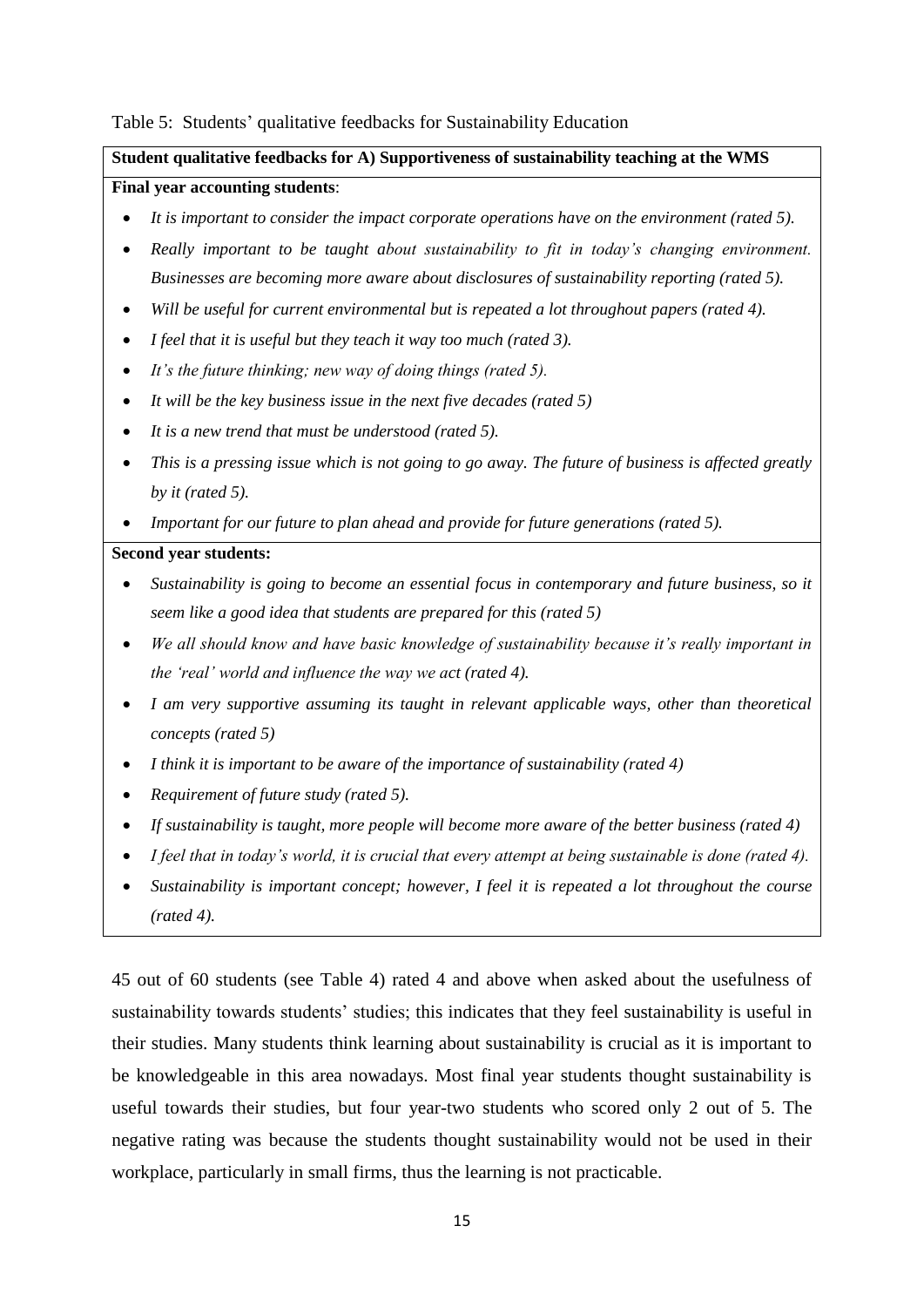Table 6 Student qualitative feedback

**Student qualitative feedbacks for B) Satisfaction with the content of sustainability being taught in courses so far**

## **Year four and above students**

- *All courses only provide one chapter about sustainability. Except for ACCT502 which has a discussion about it. However, it's still not enough (rated 3)*
- *It is mainly mentioned or taught as a separate section in papers, not included in each topic or decisions (rated 2)*
- *Needs an integrated approach across papers and across disciplines (rated 3)*
- *There is not much focus on sustainability teaching. It is only taught as a brief component to overall papers, no strong focus dedicating to that very topic (rated 3)*
- *Somewhat satisfied, because we just do the learning and not calculating the externalities (rated 4)*
- *Shown pros, cons, and learnt about the current state of sustainability reporting (rated 5)*
- *Sustainability is one of the most important topics in almost all of the papers (rated 5)*
- *Very good papers provided at the University but kind of repetitive (rated 5)*
- *Learnt enough of it to have a good understanding (rated 4)*
- *It's good how in class the teacher taught us different theories of sustainability. I would suggest the subject to be more practical (rated 4)*
- *Taught in way too many papers – same stuff over and over again (rated 2)*
- *There could be some amount of variation in different papers (rated 3)*

## **Year two students**

- *We have been taught briefly about it (rated 3)*
- *There is a good focus but not huge (rated 3)*
- *Small sections taught, not much weighting in the course (rated 3)*
- *Related well to the rest of the course (rated 4)*
- *Learnt sustainability in ACCT101, but did not go in-depth. Also, briefly touched on the topic in STMG 191 (rated 3)*
- *I feel that as though it has been taught mostly theoretically without much emphasis on changing behaviour or actually applying it to the way we live/manage (rated 3)*
- *Some lectures in many papers sometimes get off topic (rated 3)*
- *The information provided so far has been good. However, it would be good if we could see more evidence on its practical application (rated 4)*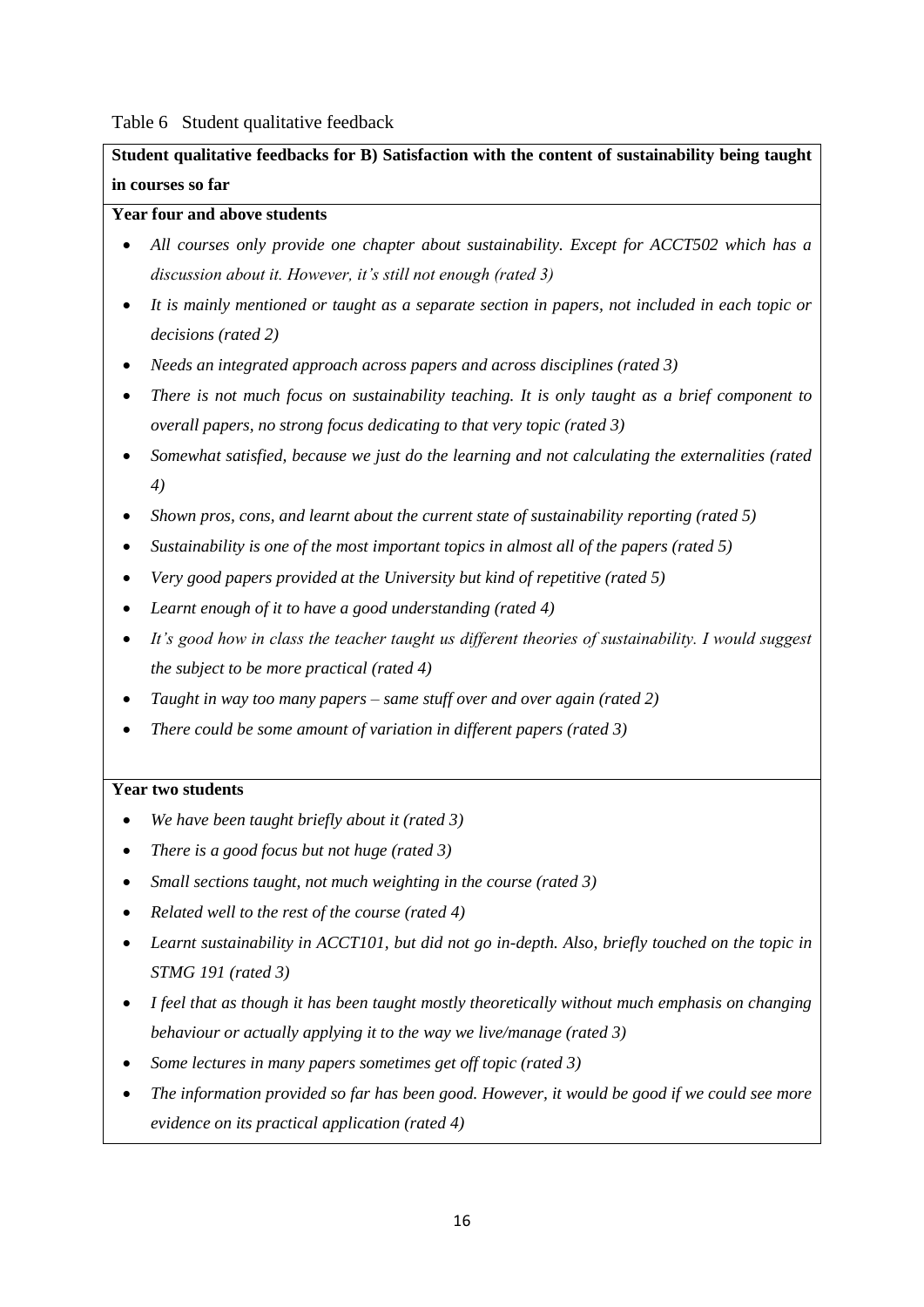## *5.3 Understanding of the concept sustainability*

Students were asked to rate their understanding of the concept and define it. Results show that that majority of the students feel that their understanding of the concept is reasonable. As shown in Table 4 that 35 out of 60 students have rated 4 or above for their understanding of the concept.

Table 7 compares papers taken by final-year student with second-year students. Results show, almost all students have taken the compulsory papers STMG191, ECON100, and ACCT101. Only a few year two students have taken level two and level three papers. The final year students have taken more papers with an integrated sustainability component, including ACCT301, ACCT401, and ACCT431. Thus the final year students' understanding of the concept tends to be stronger than that of the year two students.

|                            | Final year students (out of 30) | Year two students (out of 30)   |
|----------------------------|---------------------------------|---------------------------------|
|                            | No. of students of students who | No. of students of students who |
|                            | have taken the paper            | have taken the paper            |
| STMG191                    | 29                              | 29                              |
| ECON100                    | 29                              | 29                              |
| ACCT101                    | 29                              | 29                              |
| ACCT202                    | 26                              | 10                              |
| ACCT231                    | 29                              | $\overline{8}$                  |
| ACCT301/401                | 27                              | $\overline{2}$                  |
| ACCT331/431                | 24                              | $\overline{2}$                  |
| ACCT412                    | $\overline{4}$                  | $\boldsymbol{0}$                |
| ACCT512                    | 3                               | $\overline{0}$                  |
| ACCT407                    | $\overline{4}$                  | $\overline{0}$                  |
| ACCT507                    | 3                               | $\overline{0}$                  |
| (incl.<br>Others<br>papers |                                 |                                 |
| MSYS111, MNGT221)          | 6                               | 11                              |

Students were asked to define the term "sustainability". Their definitions were ranked using a 0 to 3 scale.  $"0"$  means the student left this question unanswered.  $"1"$ indicates the student was capable of linking the concept well to variables such as: the environment, society, and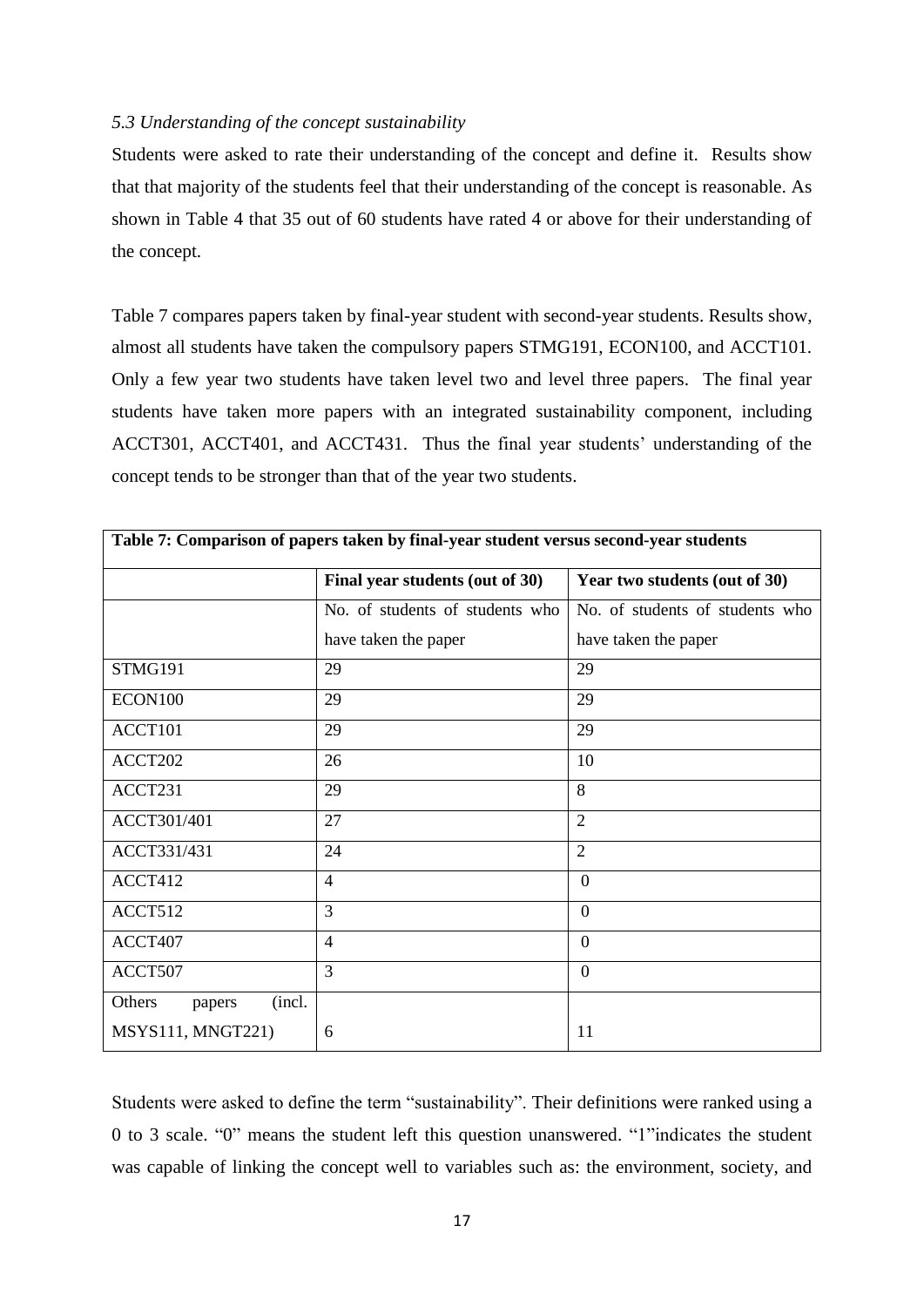economics. "2" indicates the student was able to roughly link the concept with the environment and society. "3" indicates the student was unable to provide any reasonable definition of the term.

| Table 8 - Result of students' definition of the term "Sustainability" |           |                                 |       |        |                                              |       |  |  |
|-----------------------------------------------------------------------|-----------|---------------------------------|-------|--------|----------------------------------------------|-------|--|--|
|                                                                       | students) | Final year Students (out of 30) |       |        | Second year students (out of 30<br>students) |       |  |  |
|                                                                       | Female    | Male                            | Total | Female | Male                                         | Total |  |  |
| 0 - No definition                                                     |           | 4                               | 6     | 4      |                                              | 6     |  |  |
| 1 - Good understanding                                                | -9        | 9                               | 18    |        | 10                                           | 17    |  |  |
| 2 - Some understanding                                                | 4         |                                 |       |        |                                              | 6     |  |  |
| $3 - Poor$                                                            |           |                                 |       |        |                                              |       |  |  |
|                                                                       | 15        |                                 | 30    | 15     |                                              | 30    |  |  |

Table 8 shows the majority of students displayed a "good understanding" of the term. There were no strong gender differences, or even year of studies differences. This latter finding contradicts the results obtained in Table 2 (D).

11 senior students had taken at least one sustainability-focused accounting papers. That is papers that deal specifically with sustainability (see p. 11). These are the optional papers: ACCT412, ACCT512, ACCT407, and ACCT507. Other senior students were asked why they had not taken such papers. The main explanation was that the papers were not compulsory. They were not required by NZICA. Consequently students chose other papers, which they deemed more relevant to their future careers. Of the 11 students who had taken sustainability-focused papers 8 were "very supportive" of those papers. They rated the papers 4 or 5 for usefulness.

All students were asked whether sustainability-focused accounting papers should become compulsory papers. Table 9 summaries the findings. Stubbs & Schapper (2012) report that students perceive sustainability in stand-alone courses as a separate issue to other core business subjects. However, the results show that most students at WMS are supportive of stand-alone sustainability papers.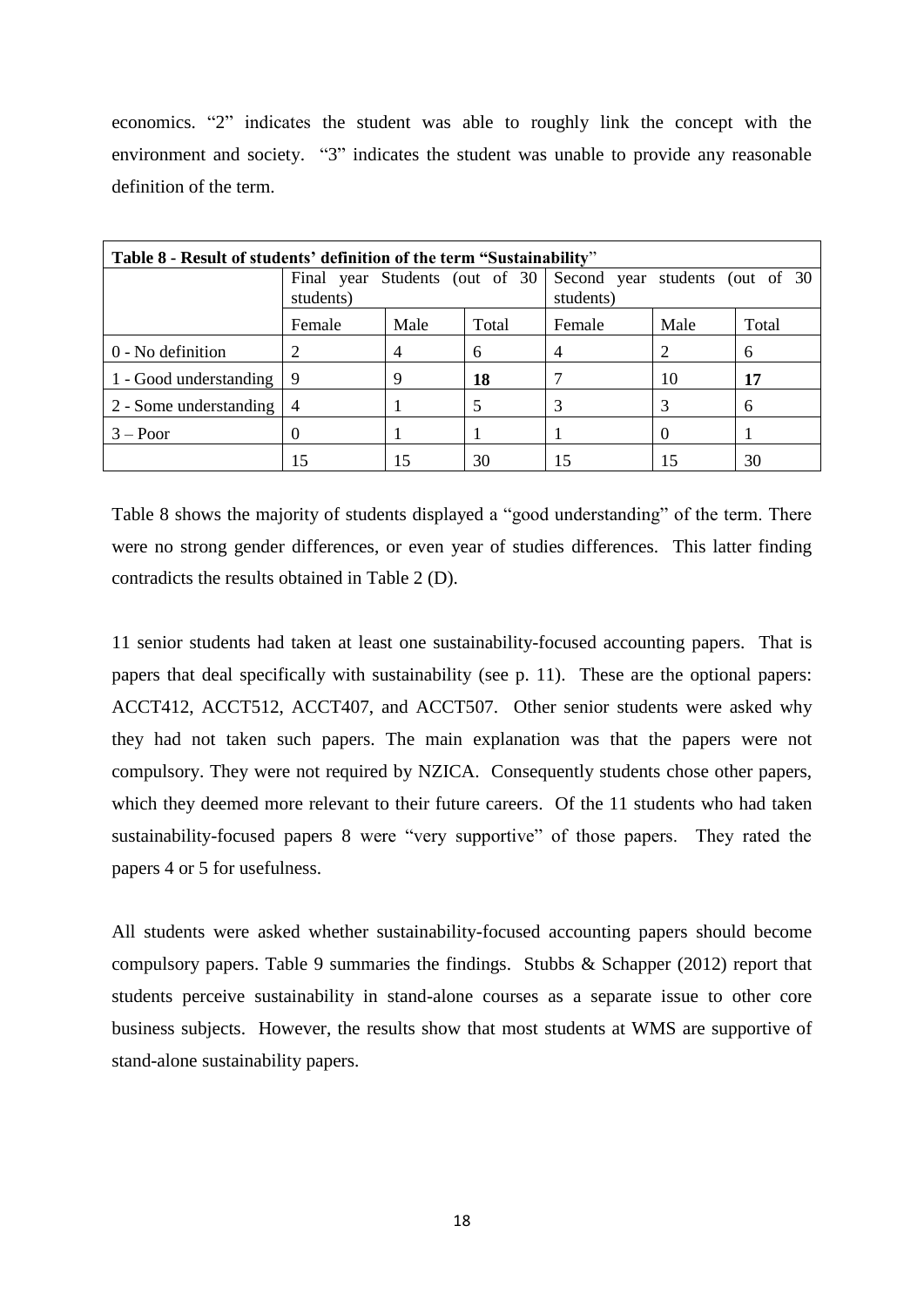| Table 9: Students' view on whether sustainability-focused accounting should be compulsory |                    |                |                |  |  |
|-------------------------------------------------------------------------------------------|--------------------|----------------|----------------|--|--|
|                                                                                           | Number of students |                |                |  |  |
|                                                                                           | Yes                | N <sub>0</sub> | Don't care     |  |  |
| Final year student                                                                        | 20                 | 6              | $\overline{4}$ |  |  |
| Year two student                                                                          | 11                 | q              | 10             |  |  |
| <b>Total</b>                                                                              | 31                 | 15             | 14             |  |  |

NZICA does not have a requirement that sustainability-focused accounting papers are compulsory (NZICA, 2010). This allows students to choose other papers over sustainabilityfocused papers.

## **6. Discussion/ Conclusion**

The purpose of this paper is to examine how students, particularly accounting and business students, from a regional New Zealand university perceive sustainability teachings in existing courses. It addresses two research questions: How well does the University educate and promote sustainability in the accounting curricula? What are students' attitudes and perceived understanding towards sustainability courses introduced at the University?

Papers offered by the WMS were examined based on their sustainability content. The opinions of sixty students, were collected by survey. The research findings demonstrate that the majority of the students had no prior knowledge of sustainability. Thus, tertiary education must lay the foundation of sustainable development for many students.

The results suggest that students' knowledge of sustainability improves when they take papers relevant to sustainability at WMS. Most students have a positive perception of sustainability education. Students who have taken sustainability-focused papers are supportive of the teachings and find them useful. A majority of students felt that sustainability-focused papers should become compulsory. However, findings indicated a knowledge gap in some students' understanding of the concept.

Overall, tertiary education plays an important role to ensure graduates are taught with the relevant and practical sustainability skills. It is crucial for students as they are the potential future leaders of the future. Education for sustainable development will help future managers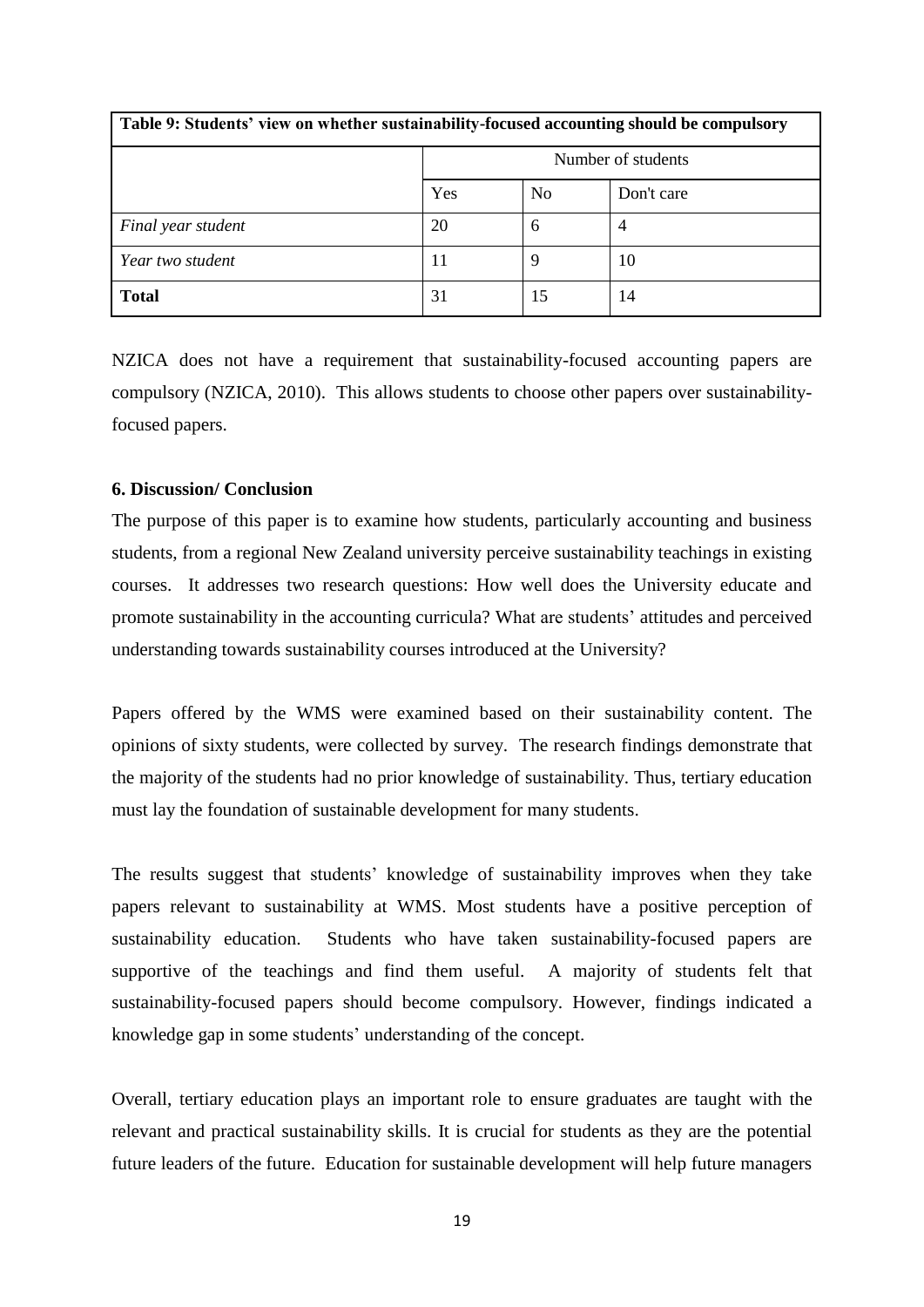to maintain legitimacy with their stakeholders. One of the postulates of legitimacy theory is that the defiance of the "social contract" damages organisational legitimacy and threatens the very survival of the organisation. Drawing on the WMS undergraduate experience, this should be a curriculum that reflects a strong sustainability worldview, teaching students how to make effective business decisions that are in the best interests of customers, society, and the environment and helps the organisation to gain legitimacy from stakeholders.

## **References**

- Archel, P; Husillos, J; Larrinaga, C; Spence, C. (2009). Social disclosure, legitimacy theory and the role of the state, *Accounting, Auditing & Accountability Journal,* vol. 22(8), pp.1284- 1307.
- Blewitt, J., & Cullingford, C. (2004).*The sustainability curriculum*. UK: Earthscan.
- Brown, N., & Deegan, C. (1998). The public disclosure of environmental performance information: A dual test of media agenda theory and legitimacy theory. *Accounting and Business Research, 29*(1), 21-41.
- Brundtland, G. H. (1987). Report of the World Commission on Environment and Development: Our Common Future. *Part 1, Section 2: Towards Sustainable Development* .
- Carew, A. L., & Mitchell, C.A. (2002).Characterizing undergraduate engineering students' understanding of sustainability.*European Journal of Engineering Education*, *27*(4), 349-361.
- Carr, S., Chua, F. and Perera, H. (2006) University accounting curricula: the perceptions of an alumni group.*Accounting Education: an international journal*, *15*(4), 359-376.
- Cathy, C. A. (2010). Integrating sustainability in higher education: a generic matrix.*International Journal of Sustainability in Higher Education*, *11*(3), 250-259.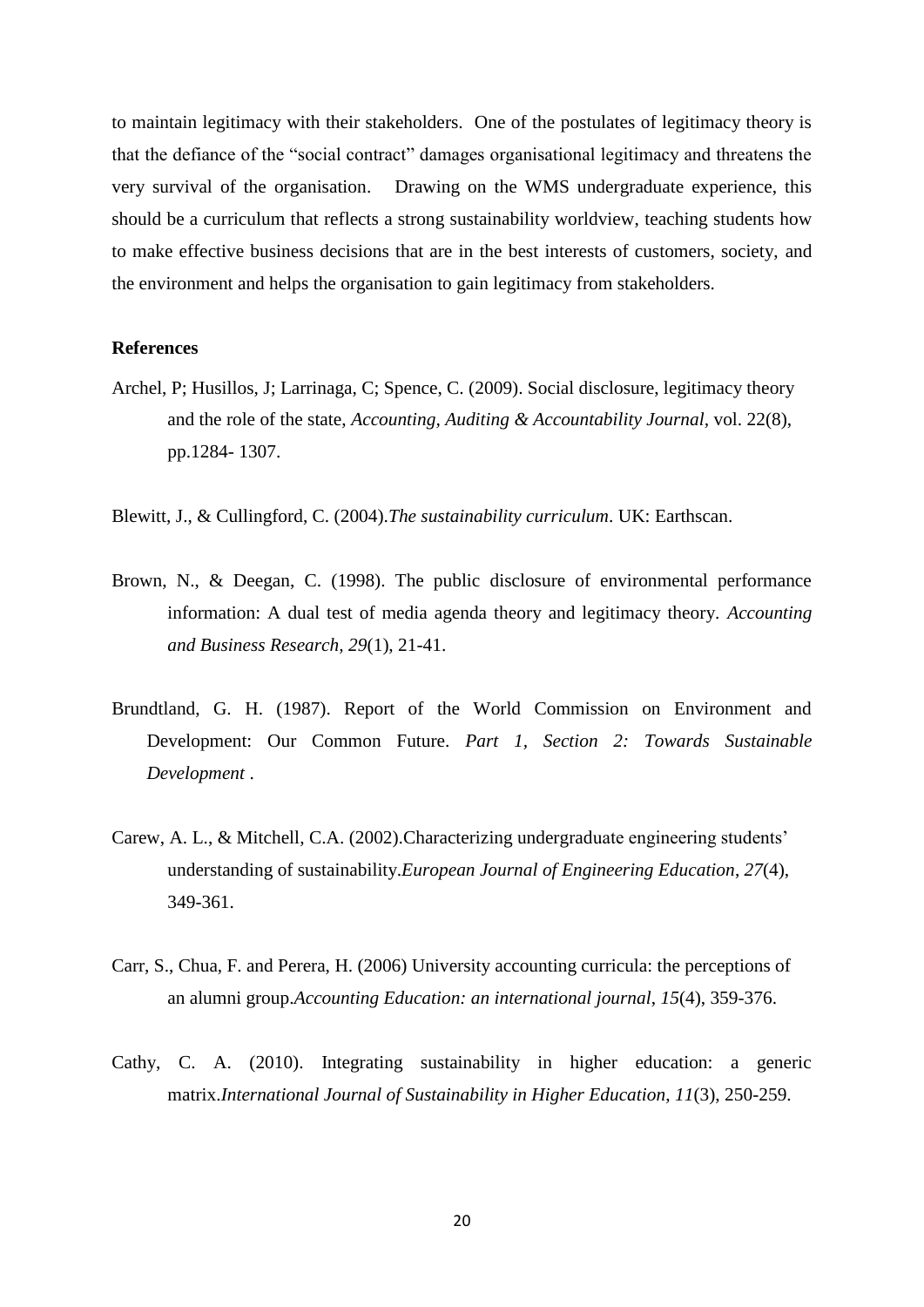- Christensen, J. L., Peirce, E., Hartman, P. L., Hoffman, M. W., & Carrier, J. (2007). Ethics, CSR and sustainability education in the Financial Times Top 50 Global Business Schools: baseline data and future research directions. *Journal of Business Ethics*, *73*(4), 347-368.
- Chulian, M. F. (2011). Constructing new accountants: The role of sustainability education. *Spanish Accounting Review*, *14*, 241-265.
- Dawe, G., Grant, R., & Taylor, R. (2003). Kingston University: Sustainability in the curriculum. *Steering Group for Sustainability*, Kingston University.Retrieved 26 June, 2012, from [www.kingston.ac.uk/sustainability/includes/docs/final%20report.pdf.](http://www.kingston.ac.uk/sustainability/includes/docs/final%20report.pdf)
- De Villiers, C.J. & Lubbe, D.S. (2001). Industry differences in respect of corporate environmental reporting in South Africa: A research note. *Meditari Accountancy Research,* vol.9, pp.81-91.
- Deegan, C. (2002). Introduction: The legitimising effect of social and environmental disclosures- A theoretical foundation. *Accounting, Auditing and Accountability Journal, 15*(3), 282- 311.
- DiMaggio, P. J., & Powell, W. W. (1983). The iron cage revisited: Institutional isomorphism and collective rationality in organizational fields,. *American Sociological Review, 48*(2), 147- 160.
- DiMaggio, P. J., & Powell, W. W. (1991). Introduction. In W. W. Powell & P. J. DiMaggio (Eds.), *The new institutionalism in organisational analysis* (pp. 1- 38). Chicago: University of Chicago Press.
- Djordjevic, A., & Cotton, D. R. (2011).Communicating the sustainability message in higher institutions.*International Journal of Sustainability in Higher Education*, *12*(4), 381- 394.
- Dowling, J. & Pfeffer, J. (1975) Organisational legitimacy: social values and organisational behaviour, *Pacific Sociological Review,* vol.18 (1), pp.122- 136.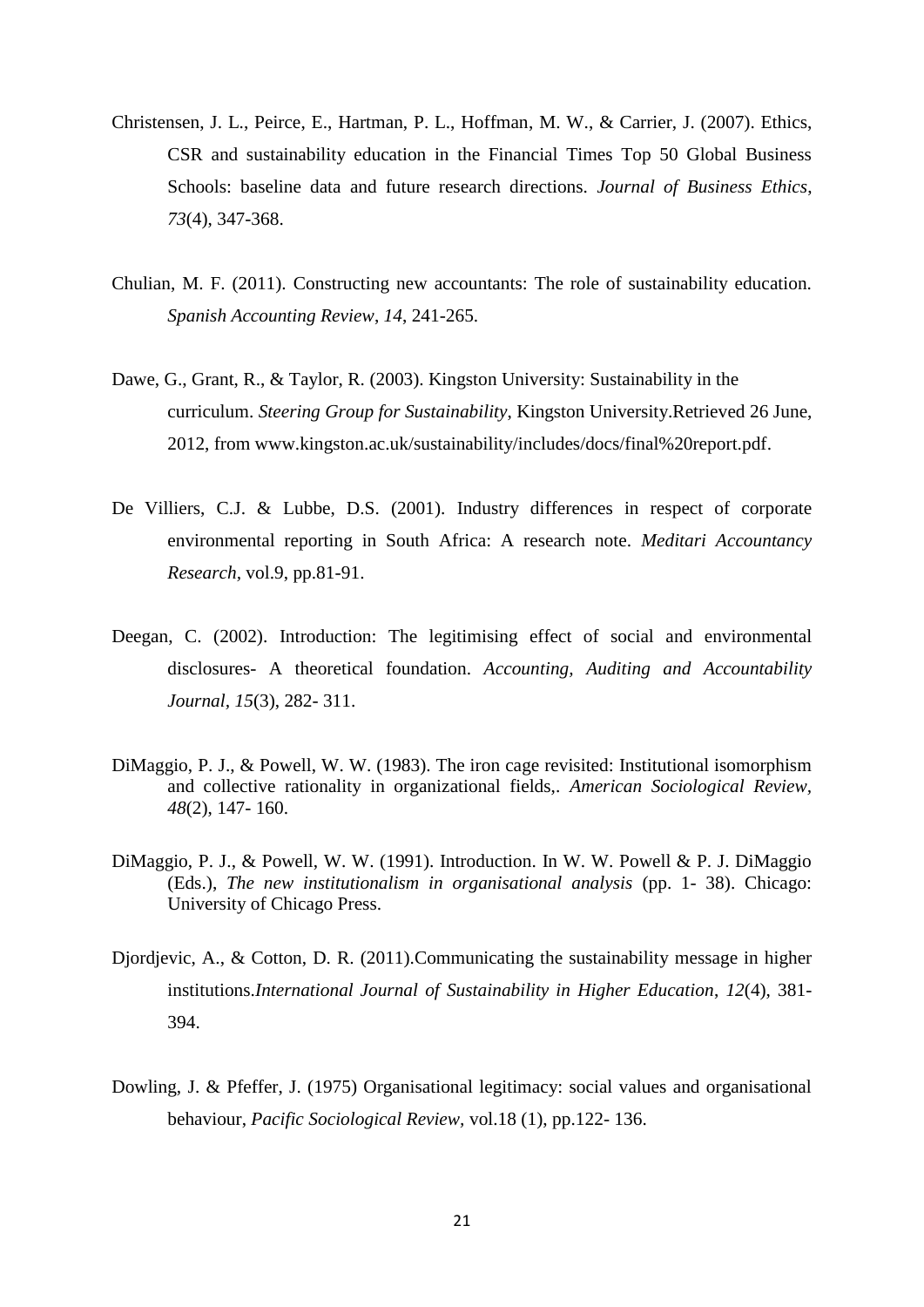- Fogarty, T. J. (1996). The imagery and reality of peer review in the U.S.: Insights from institutional theory. *Accounting, Organizations and Society, 21*(2/3), 243-267.
- Guthrie, J. & Parker, L.D. (1989) Corporate social reporting: a rebuttal of legitimacy theory, *Accounting and Business Research,* vol.19 (76), pp.343-352.
- Hargroves, K., & Smith, M. (2005). *The Natural Advantage of Nations.* London: Earthscan.
- Hazelton, J., & Haigh, M. (2010). Incorporating sustainability into accounting curricula: lessons learnt from an action research study. *Accounting Education: An International Journal*, *19*, 159-178.
- Hoque, Z., Arends, S., & Alexander, R. (2004). Policing the police service A case study of the rise of "new public management" within an Australian police service. *Accounting, Auditing and Accountability Journal, 17*(1), 59- 84.
- Jucker, R. (2002). "Sustainability? Never heard of it!" Some basics we shouldn't ignore when engaging in education for sustainability. *International Journal of Sustainability in Higher Education*, *3*(1), 8-18
- Kagawa, F. (2007).Dissonance in students' perceptions of sustainable development and sustainability.*International Journal of Sustainability in Higher Education*, *8*(3), 317- 338.
- Lamberton, G. (2000). Accounting for sustainable development—a case study of city farm. Critical Perspectives on Accounting, *11*, 583-605.
- Lindblom, C. K. (1993). The implications for organisational legitimacy for corporate social performance and disclosure, *Critical Perspectives on Accounting Conference*. New York.
- MacVaugh, J., & Norton, M. (2012).Introducing sustainability into business education contexts using active learning.*International Journal of Sustainability in Higher Education*, *13*(1), 72-87.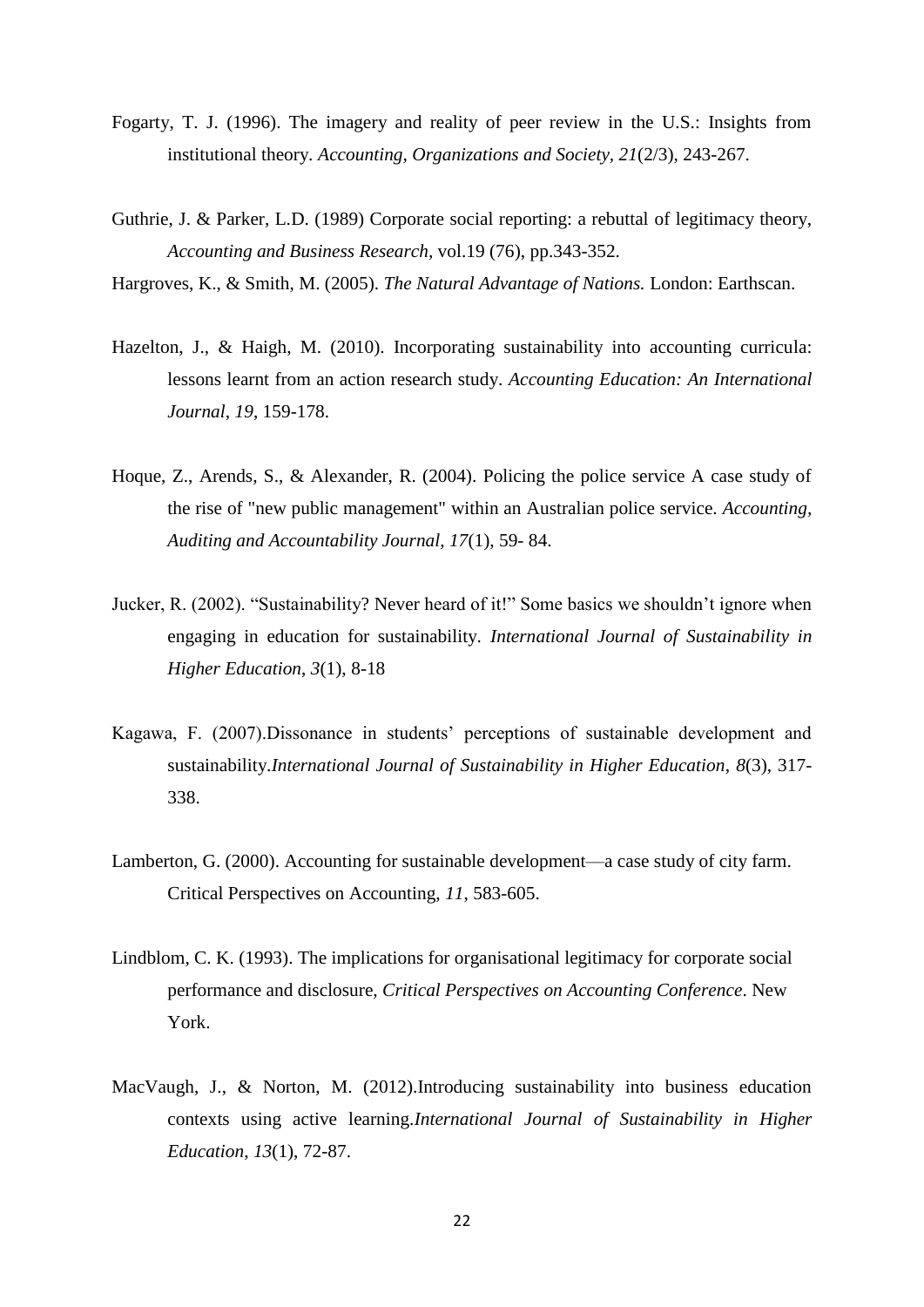- Mebratu, D. (1998). Sustainability and sustainable development: Historical and conceptual review. *Elsevier Science Inc*, *18*, 493-520.
- Meyer, J. W., & Rowan, B. (1977). Institutional organizations: Formal structure as myth and ceremony. *American Journal of Sociology, 83*(2), 340- 363.
- Myburgh, J.E. (2001). The informativeness of voluntary disclosure in the annual reports of listed industrial companies in South Africa. *Meditari Accountancy Research,* vol.9 (1), pp.199-216.
- Nicolaides, A. (2006). The implementation of environmental management towards sustainable universities and education for sustainable development as an ethical imperative. *International Journal of Sustainability in Higher Education*, *7*(4), 414- 424.
- NZICA. (2010). NZICA: *Sustainability*. Retrieved June 26, 2012, from http://www.nzica.com/Technical/Sustainability.aspx on sustainability
- Ogden, S. G., & Clarke, J. (2005). Customer disclosures, impression management and the construction of legitimacy: Corporate reports in the UK privatised water industry. *Accounting, Auditing & Accountability Journal, 18*(3), 313- 345.
- Oliver, C. (1991). Strategic responses to institutional processes. *Academy of Management Review, 16*(1), 145- 179.
- Porter, M., & Kramer, M. (2006). Strategy and society: the link between competitive advantage. *Harvard Business Review. 82(12)* , 78-92.
- Stubbs, W., & Cocklin, C. (2008). Teaching sustainability to business students: Shifting mindsets. *International Journal of Sustainability in Higher Education*, *9*(3), 206-221.
- Stubbs, W., Schapper, J. (2012). Two approaches to curriculum development for educating for sustainability and CSR. *International Journal of Sustainability in Higher Education*, *12*(3), 259-268.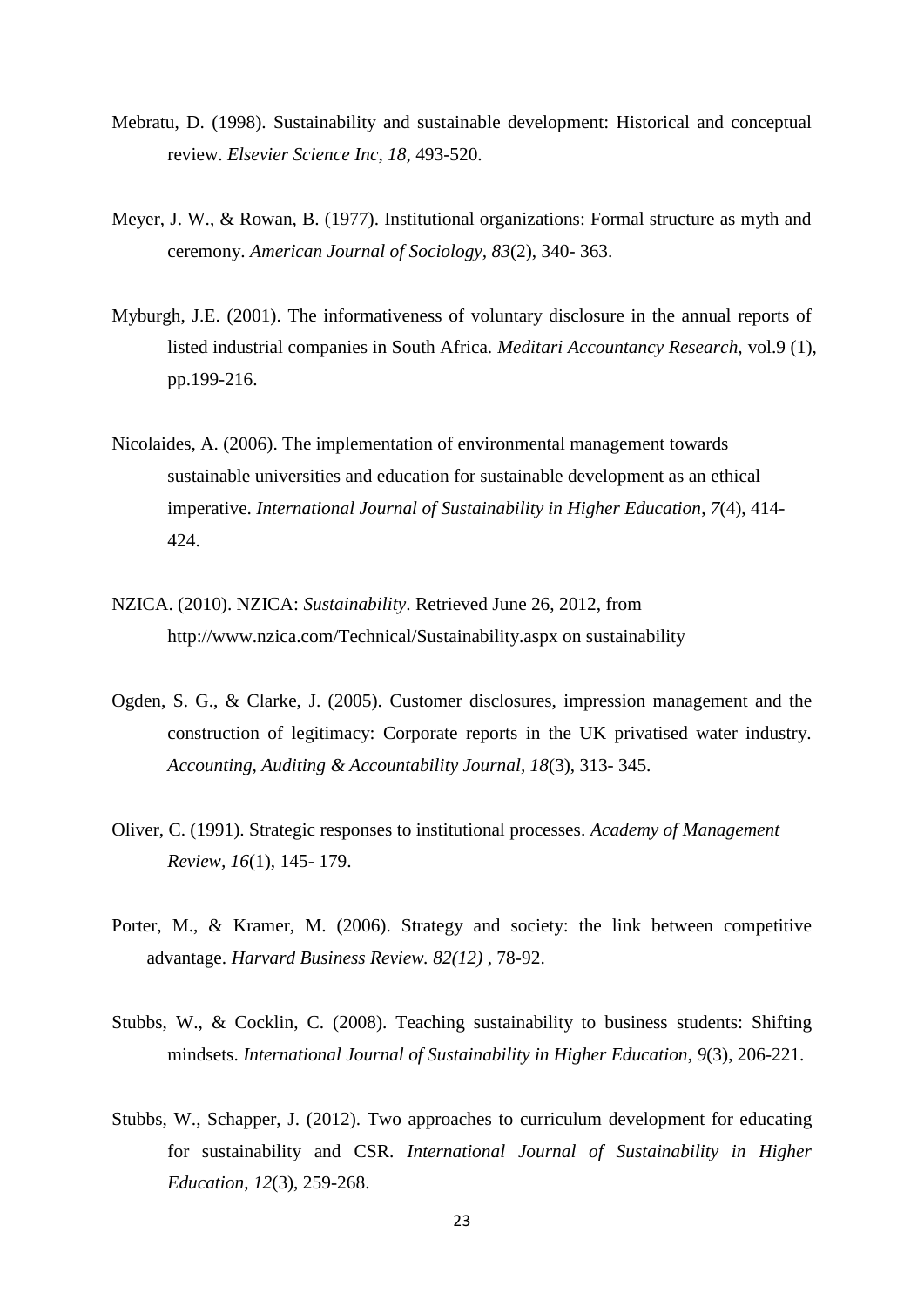- Suchman, M. C. (1995). Managing legitimacy: Strategic and institutional approaches. *Academy of Management Review, 20*, 571-610.
- Thomas, I. (2004). Sustainability in tertiary curricula: What is stopping it happening? *International Journal of Sustainability in Higher Education*, *5*(1), 33-47.
- UNESCO (2004), United Nations Decade of Education for Sustainable Development 2005- 2014: Draft International Implementation Scheme, UNESCO, Paris.
- UNESCO (2008), United Nations Decade of Education for Sustainable Development 2005- 2014: The first years; 2008, UNESCO, Paris.
- Von Der Heidt, T., & Lamberton, G. (2011). Sustainability in the undergraduate and postgraduate business curriculum of a regional university: A critical perspective. *Journal of Management & Organisation*, *17*(5), 672-692.
- Williams, J., & Elson, R, J. (2010). Improving ethical education in the accounting program: A conceptual course. *Academy of Educational Leadership Journal*, *14*, 107-115.
- Wilmshurst, T. D., & Frost, G. R. (2000). Corporate environmental reporting: A test of legitimacy theory. *Accounting, Auditing & Accountability Journal, 13*(1), 56- 63.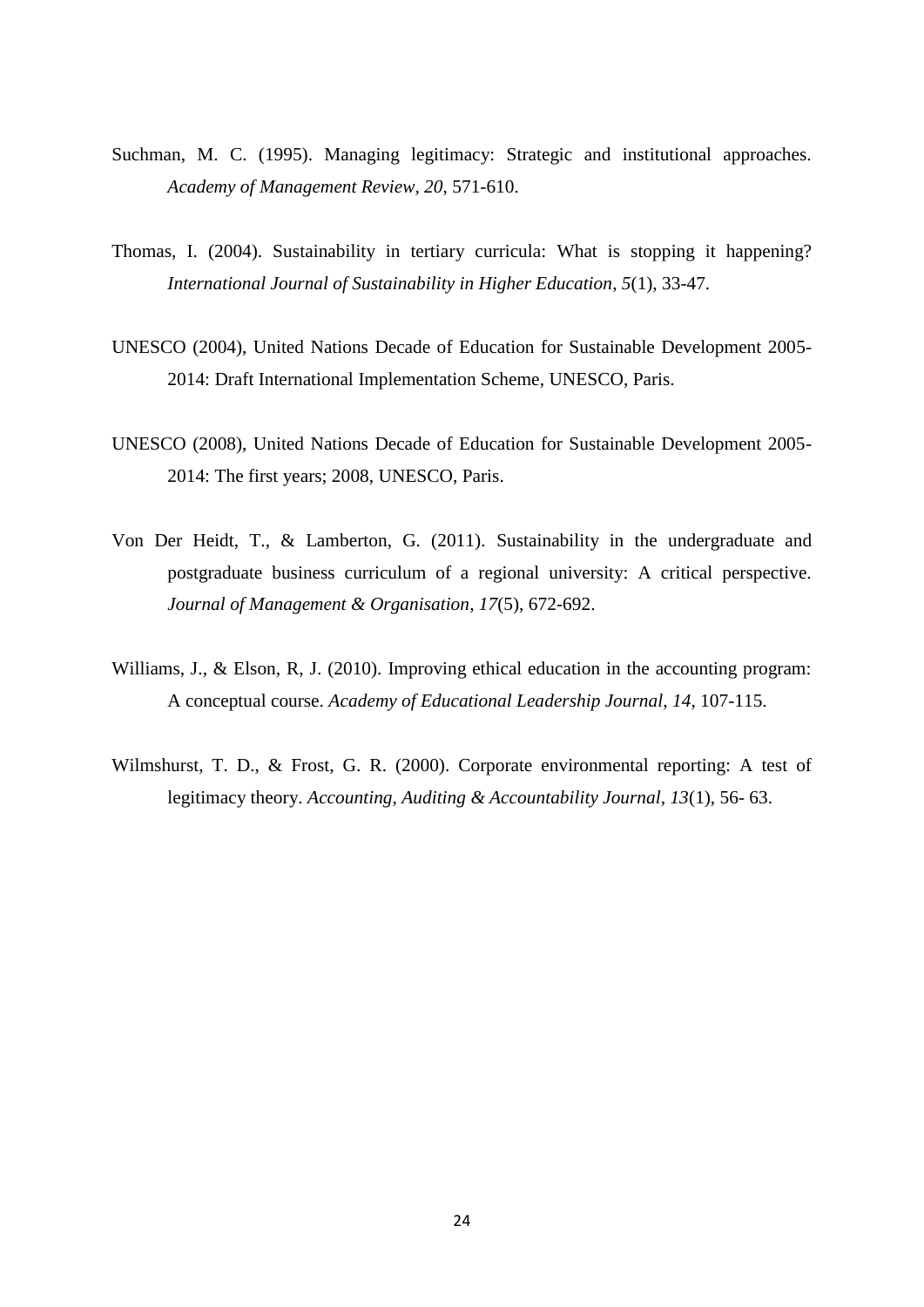## **Appendix A**

Student questionnaire

Thank you for taking the time to complete the following questions.

1. General questions: Degree:

 $Major(s)$ :

Year of studies: Female/Male (please circle)

2. Were you taught about sustainability before you came to study at the University of Waikato? (please circle)

Yes No Can't remember

3. The Waikato Management School offers a variety of papers that involve teaching of sustainability. These papers are listed below. Please tick papers studied:

| STMG191 | ACCT231     | ACCT512 |
|---------|-------------|---------|
| ECON100 | ACCT301/401 | ACCT407 |
| ACCT101 | ACCT331/431 | ACCT507 |
| ACCT202 | ACCT412     |         |
|         |             |         |

4. Did you learn about sustainability from any other courses at the Waikato Management School, if so, which?

5. To what extent do you think your knowledge in sustainability has been improved after taking the papers that you have ticked in Q3 and mentioned Q4? (please circle)

| Improved | very Reasonable    | little l             | <b>Not</b>  | have become      |  |  |
|----------|--------------------|----------------------|-------------|------------------|--|--|
| much     | <i>improvement</i> | <i>s improvement</i> | improvement | at more confused |  |  |
|          |                    |                      | all         |                  |  |  |
|          |                    |                      |             |                  |  |  |

6. Thinking on all the papers that you have ticked in Q3 and mentioned in Q4, please circle on the following:

(i) How supportive are you towards the teaching of sustainability at Waikato Management School?

| Very supportive | Somewhat | Neutral | Not very | Not at all |
|-----------------|----------|---------|----------|------------|
|                 |          |         |          | supportiv  |
|                 |          |         |          |            |
|                 |          |         |          |            |

Please comment on your above answer:

(ii) Overall, how satisfied are you with the content of how sustainability is being taught in your courses so far?

| Very satisfied | Somewhat | Neutral | Not very | Not       | at | all |
|----------------|----------|---------|----------|-----------|----|-----|
|                |          |         |          | satisfied |    |     |
| . .            |          |         |          |           |    |     |
|                |          |         |          |           |    |     |

Please comment on your above answer: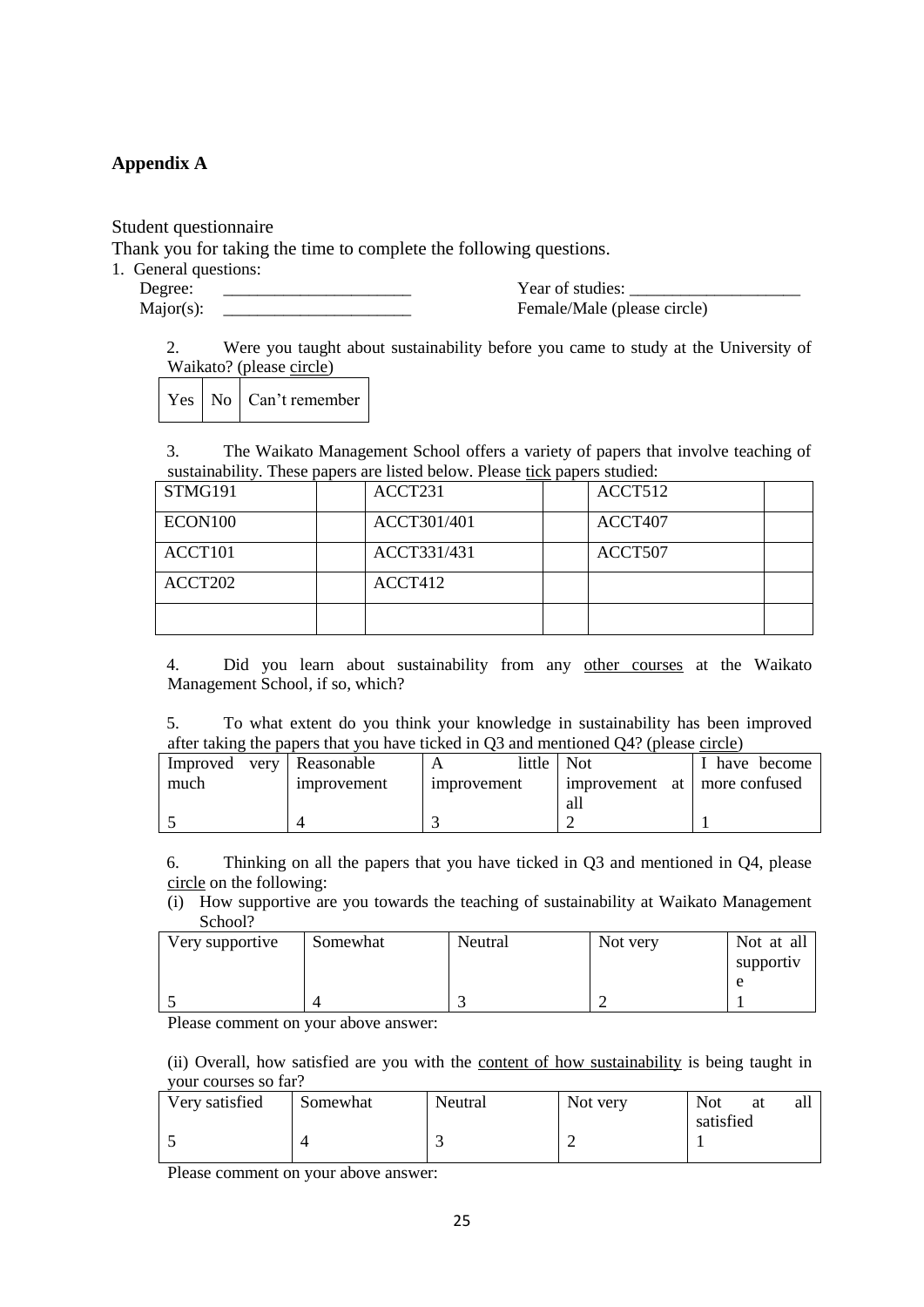(iii) How useful do you think learning about sustainability is towards your studies?

| Very useful | Somewhat | Neutral | Not very | Not at all useful |
|-------------|----------|---------|----------|-------------------|
|             |          |         |          |                   |

Please comment on your above answer:

## (iv) How well do you think you understand the concept of sustainability?

| l Understand a lot | Reasonably | Understand | Understand<br>a | not<br>do         |
|--------------------|------------|------------|-----------------|-------------------|
|                    | understand | some       | little          | the<br>understand |
|                    |            |            |                 | concept at all    |
|                    |            |            |                 |                   |
|                    |            |            |                 |                   |

Please comment on your above answer:

7. If possible, briefly define the term "sustainability"?

8. The Waikato Management School offers sustainability-focused accounting papers that are optional to your accounting major (e.g. ACCT412/407). Have you taken/are you taking any sustainability-focused accounting papers?

If NO, please state why:  $\frac{1}{2}$  (skip to Q9)

If YES, name this/these paper(s)  $code(s)$ , and please answer questions (i) and (ii):

|            |  |  | (i) How supportive are you towards the sustainability-focused paper(s) that you |  |  |
|------------|--|--|---------------------------------------------------------------------------------|--|--|
| mentioned? |  |  |                                                                                 |  |  |

| Very<br>supportive | Somewhat | Neutral | Not very | <b>Not</b><br>at<br>supportive | all |
|--------------------|----------|---------|----------|--------------------------------|-----|
|                    |          |         |          |                                |     |

Please comment on your above answer:

(ii) How useful do you think this/these sustainability-focused paper(s) are towards your studies?

| Very useful | Somewhat | Neutral | Not very | <b>Not</b><br>all<br>at<br>useful |
|-------------|----------|---------|----------|-----------------------------------|
|             |          |         |          |                                   |

Please comment on your above answer:

9. Do you think these sustainability-focused accounting papers should become compulsory papers to your paper requirements? (please circle)

| Yes | No | Don't care |
|-----|----|------------|
|-----|----|------------|

10. Are there any other comments that you would like to make about the teaching of sustainability (or similar topic – please name) at WMS?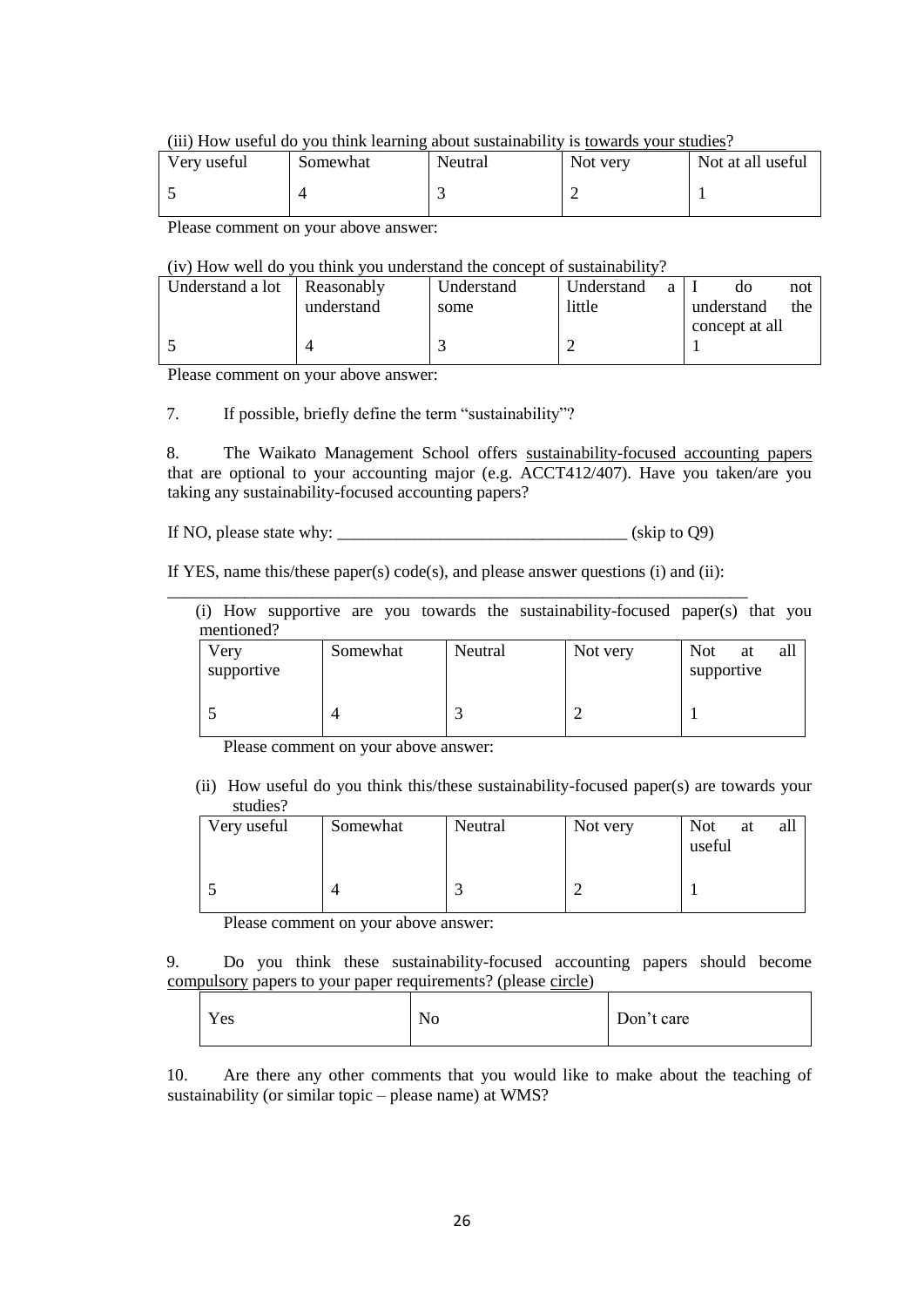11. Did you learn about sustainability from any other courses at the Waikato Management School, if so, which?

12. To what extent do you think your knowledge in sustainability has been improved after taking the papers that you have ticked in  $\overline{O3}$  and mentioned  $\overline{O4}$ ? (please circle)

| .                        |                   | - - - - - - - - - - - - - - - - - |                              |             |  |
|--------------------------|-------------------|-----------------------------------|------------------------------|-------------|--|
| Improved very Reasonable |                   | little                            | Not.                         | have become |  |
| much                     | <i>mprovement</i> | <i>mprovement</i>                 | improvement at more confused |             |  |
|                          |                   |                                   | all                          |             |  |
|                          |                   |                                   |                              |             |  |

13. Thinking on all the papers that you have ticked in Q3 and mentioned in Q4, please circle on the following:

(ii) How supportive are you towards the teaching of sustainability at Waikato Management School?

| Very supportive | Somewhat | Neutral | Not very | <b>Not</b><br>at<br>supportive | all |
|-----------------|----------|---------|----------|--------------------------------|-----|
|                 |          |         |          |                                |     |

Please comment on your above answer:

(ii) Overall, how satisfied are you with the content of how sustainability is being taught in your courses so far?

| Very satisfied | Somewhat | Neutral | Not very | <b>Not</b> | at | all |
|----------------|----------|---------|----------|------------|----|-----|
|                |          |         |          | satisfied  |    |     |
|                |          |         | ∽        |            |    |     |
|                |          |         |          |            |    |     |

Please comment on your above answer:

## (iii) How useful do you think learning about sustainability is towards your studies?

| Very useful | Somewhat | Neutral | Not very | Not at all useful |
|-------------|----------|---------|----------|-------------------|
|             |          |         |          |                   |

Please comment on your above answer:

## (iv) How well do you think you understand the concept of sustainability?

| Understand a lot | Reasonably | Understand | Understand | a | do             | not |
|------------------|------------|------------|------------|---|----------------|-----|
|                  | understand | some       | little     |   | understand     | the |
|                  |            |            |            |   | concept at all |     |
|                  |            |            |            |   |                |     |
|                  |            |            |            |   |                |     |

Please comment on your above answer:

- 14. If possible, briefly define the term "sustainability"?
- 15. The Waikato Management School offers sustainability-focused accounting papers that are optional to your accounting major (e.g. ACCT412/407). Have you taken/are you taking any sustainability-focused accounting papers?

If NO, please state why:  $\frac{1}{2}$  (skip to Q9)

If YES, name this/these paper(s) code(s), and please answer questions (i) and (ii): \_\_\_\_\_\_\_\_\_\_\_\_\_\_\_\_\_\_\_\_\_\_\_\_\_\_\_\_\_\_\_\_\_\_\_\_\_\_\_\_\_\_\_\_\_\_\_\_\_\_\_\_\_\_\_\_\_\_\_\_\_\_\_\_\_\_\_\_

<sup>(</sup>iii)How supportive are you towards the sustainability-focused paper(s) that you mentioned?